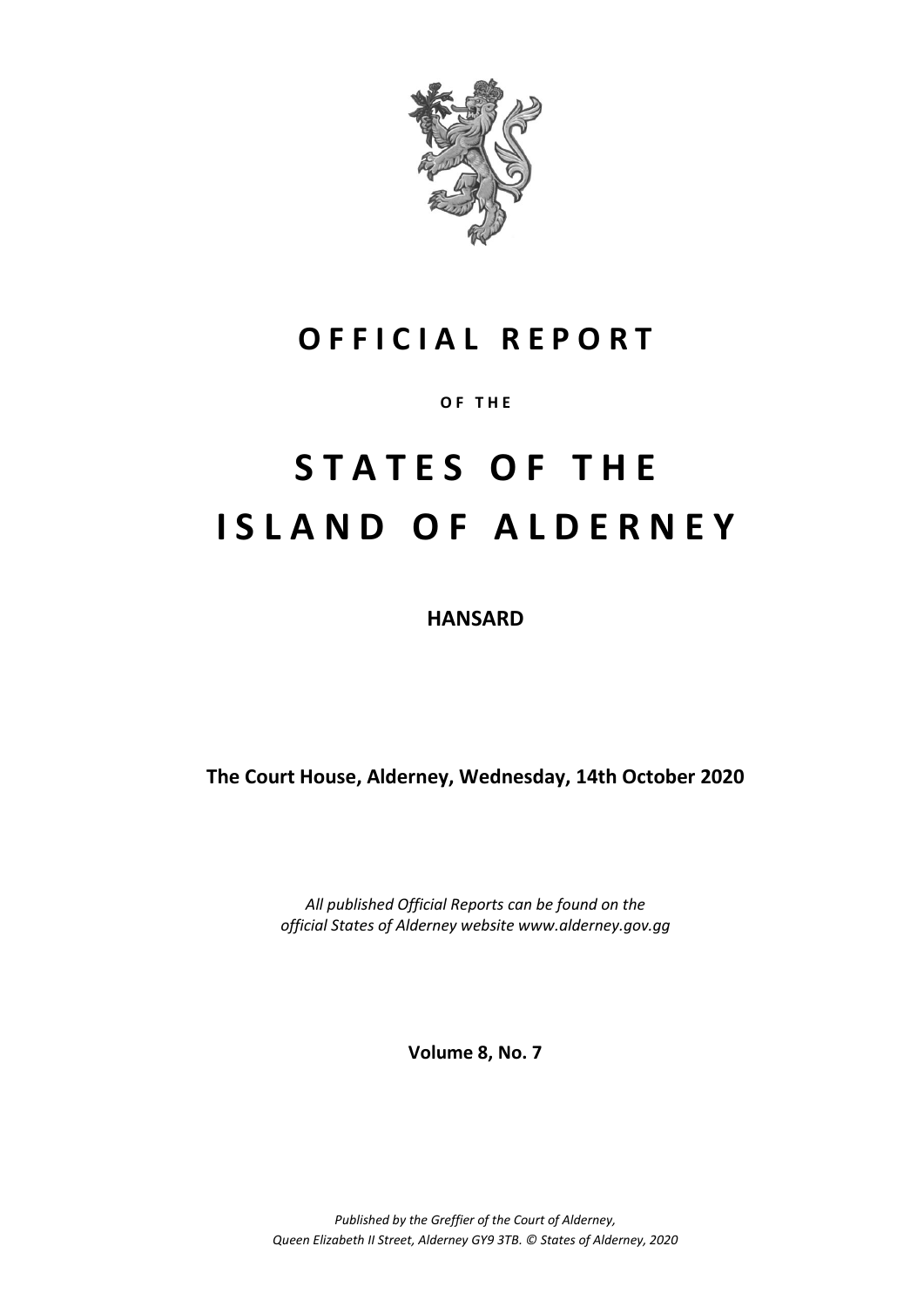#### **Present:**

#### **Mr William Tate, President**

#### **Members**

Mr Bill Abel Ms Annie Burgess Mr James Dent Mr Kevin Gentle Mr Christian Harris Mr Louis Jean Mr Graham McKinley OBE Mr Steve Roberts Mr Alexander Snowdon

#### **The Greffier of the Court**

Ms Sarah Kelly

### **Business transacted**

| I. Duty on Share Transfers (Variation of Ratio) (Alderney) Ordinance, 2020; The Duty on Long                                                                                          |
|---------------------------------------------------------------------------------------------------------------------------------------------------------------------------------------|
| II. The Emergency Powers (Coronavirus) (General Provision) (Bailiwick of Guernsey) (No.4)<br>Regulations, 2020; The Emergency Powers (Coronavirus) (General Provisions) (Bailiwick of |
| III. The Emergency Powers (Coronavirus) (General Provision) (Bailiwick of Guernsey) (No.6)<br>Regulations, 2020; The Emergency Powers (Coronavirus) (General Provision) (Bailiwick of |
| IV. Budgets for 2021 and Revised Budgets 2020 - Items 1 & 3 to 6 approved; item 2 not                                                                                                 |
| V. Appointment of Temporary Chief Executive - Mr Adrian Lewis appointed; and                                                                                                          |
| VI. Requête – Election of reduced Policy and Finance Committee – Item withdrawn 22                                                                                                    |
| VII. Questions and Reports - AeGL, AGCC and RCRH Financial Statements 2019 noted  30                                                                                                  |
|                                                                                                                                                                                       |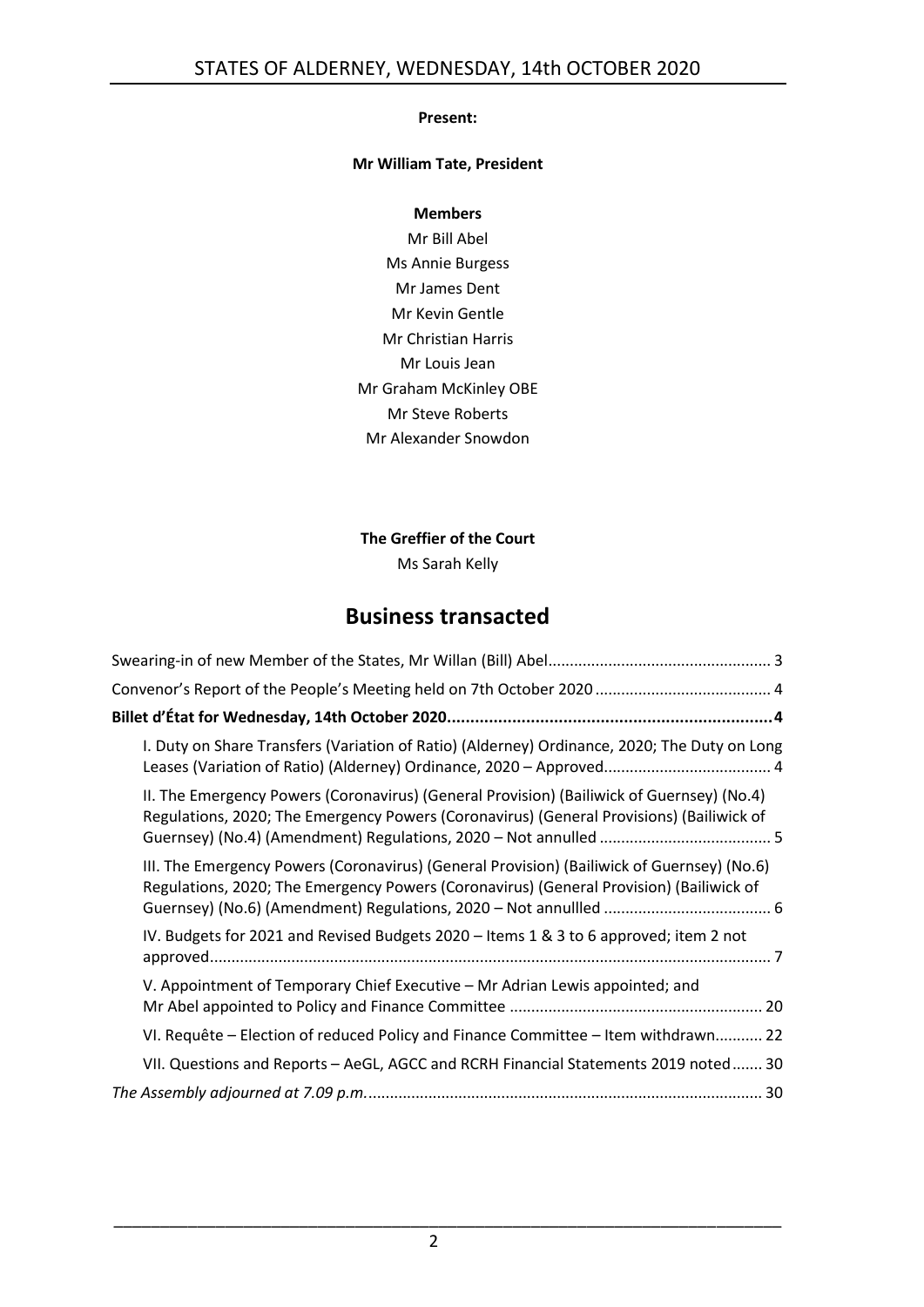### States of Alderney

*The States met at 5.30 p.m. in the presence of Lieutenant G T Workman RN (Rtd) representing His Excellency The Lieutenant-Governor of the Bailiwick of Guernsey.*

[THE PRESIDENT *in the Chair*]

#### **Swearing-in of new Member of the States, Mr Willan (Bill) Abel**

<span id="page-2-0"></span>**The Greffier:** Mr Abel, I understand you wish to take the oath before the States this evening.

**Mr Abel:** That is correct.

5

**The Greffier:** I ask you to raise your right hand, please and read the Oath aloud to the States.

**Mr Abel:** I, Willan John Abel, do swear by Almighty God that I will be faithful and bear true allegiance to Her Majesty, Queen Elizabeth II, Her Heirs and Successors, according to law, and that 10 I will well and faithfully discharge the duties of the office of Member of the States of Alderney. So help me, God.

**The President:** Welcome!

15 **Mr Abel:** Thank you.

**The President:** I am no longer the new boy! Would you care please now to take your seat?

*Mr Abel took his seat and photographs were taken.*

**The President:** Would you all like to stand please for the opening prayer?

#### **PRAYERS**

*The Greffier*

**The President:** May we commence, Madam Greffier, please, with the roll call?

#### **ROLL CALL**

*The Greffier*

20 **The Greffier:** You are quorate, sir.

**The President:** Thank you.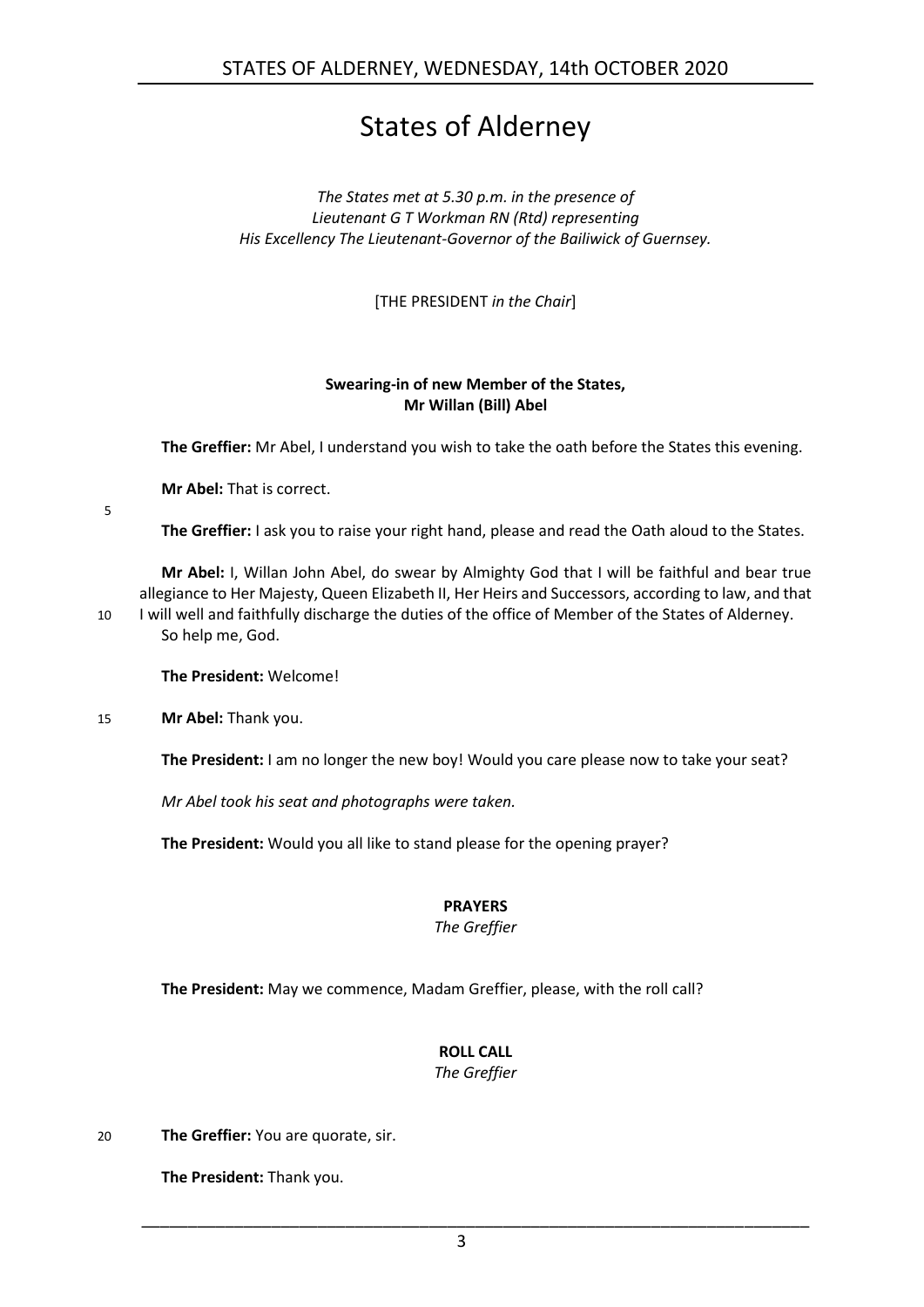#### **Convenor's Report of the People's Meeting held on 7th October 2020**

<span id="page-3-0"></span>**The President:** Mr Harris, you were the Convenor last Wednesday. Would you like to give us your report, please.

25

**Mr Harris:** Certainly, sir. I was assisted by the Temporary CEO and the Acting Head of Finance. There were seven States Members present, excluding the Convenor in attendance. Also in attendance were the President and the Minute Secretary. There were 22 members of the public and four members of the press and apologies were received from Mr Dean.

30

<span id="page-3-1"></span>**The President:** Thank you.

## Billet d'État for Wednesday, 14th October 2020

#### <span id="page-3-2"></span>**I. Duty on Share Transfers (Variation of Ratio) (Alderney) Ordinance, 2020; The Duty on Long Leases (Variation of Ratio) (Alderney) Ordinance, 2020 – Approved**

*Item I.*

*The States of Alderney is asked to: 1. approve the Duty on Share Transfers (Variation of Ratio) (Alderney) Ordinance, 2020; and 2. approve the Duty on Long Leases (Variation of Ratio) (Alderney) Ordinance, 2020.*

**The President:** May we move, Madam Greffier, to Item I on this evening's Billet.

**The Greffier:** Item I, sir, is the Duty on Share Transfers (Variation of Ratio) (Alderney) 35 Ordinance, 2020; and the Duty on Long Leases (Variation of Ratio) (Alderney) Ordinance, 2020. The States is asked to approve both those Ordinances.

#### **The President:** Thank you.

Mr Harris, were there any comments from the people who attended the People's Meeting?

40

**Mr Harris:** Thank you, sir. There were no comments on this Item.

**The President:** Thank you very much indeed. So now we can move on. Mr Dent, you are to propose this matter?

45

#### **Mr Dent:** Thank you, Mr President.

If you remember at our last meeting, we resolved, in addition to the changes on fuel and document duty, to instruct the Law Officers to make the necessary amendment to The Duty on Long Leases (Variation of Rate and Ratio) (Alderney) Ordinance, 2003 and The Duty on Share 50 Transfers (Variation of Rate and Ratio) (Alderney) Ordinance, 2003.

If approved, these changes will mean that 100% of the revenue from these two other sources will now also be paid into the States of Alderney revenue account.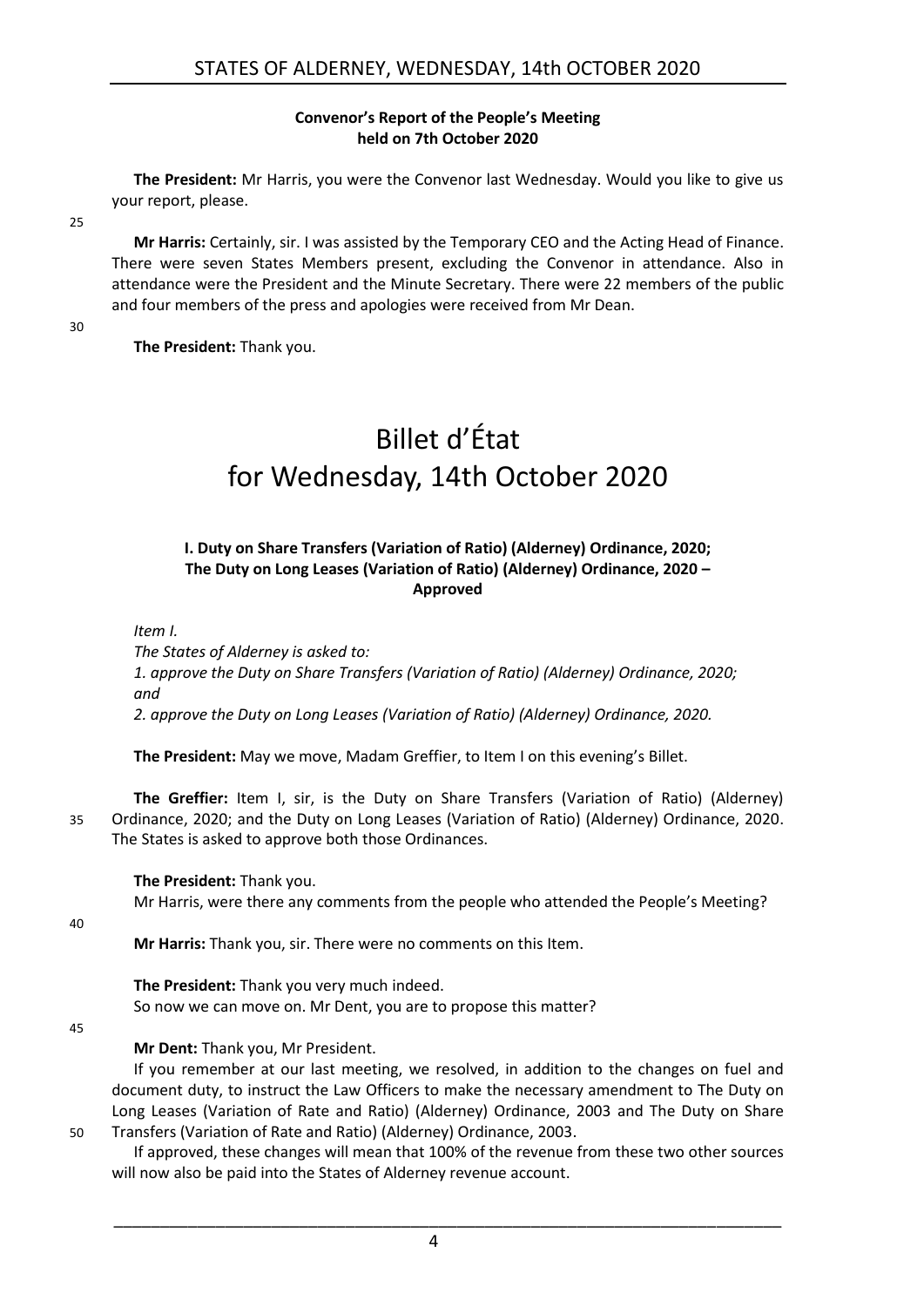The current levels of duty are 4% for transactions of up to £150,000; 4.5% on transactions from £150,000 to £250,000; and 5% over £250,000.

55 We currently retain just 2% of these transaction values, the balance of 2%, 2.5% or 3% being payable to the States of Guernsey. I think this can only be a good thing, and therefore I commend the Ordinances to the Chamber.

Thank you.

60 **The President:** Thank you very much indeed. Mr Harris, you are going to second this Proposition.

> **Mr Harris:** Thank you, sir, fellow Members. I have nothing to add to Mr Dent's summary. Thank you.

65

**The President:** Thank you very much indeed.

Would any Member like to speak on this matter? Then perhaps we can take that as read, and that can be passed.

70 **The Greffier:** Thank you.

**The President:** Item II, please.

<span id="page-4-0"></span>**II. The Emergency Powers (Coronavirus) (General Provision) (Bailiwick of Guernsey) (No.4) Regulations, 2020; The Emergency Powers (Coronavirus) (General Provisions) (Bailiwick of Guernsey) (No.4) (Amendment) Regulations, 2020 –**

#### **Not annulled**

*Item II.*

*The States of Alderney is asked not to annul:*

*1. The Emergency Powers (Coronavirus) (General Provision) (Bailiwick of Guernsey) (No.4) Regulations, 2020*

*and*

*2. The Emergency Powers (Coronavirus) (General Provisions) (Bailiwick of Guernsey) (No.4) (Amendment) Regulations, 2020.*

**The Greffier:** Item II, sir, is The Emergency Powers (Coronavirus) (General Provision) (Bailiwick of Guernsey) (No.4) Regulations, 2020; and The Emergency Powers (Coronavirus) (General 75 Provisions) (Bailiwick of Guernsey) (No.4) (Amendment) Regulations, 2020. The States is asked not to annul those two Regulations.

**The President:** Thank you.

Were there any comments, Mr Harris, at the People's Meeting?

80

**Mr Harris:** Thank you, sir. There were no comments on this Item.

**The President:** Mr Dent, you are going to propose this.

85 **Mr Dent:** Thank you, Mr President.

At our last Meeting in September, I asked that this Item be withdrawn until our October Meeting. In September, the accompanying documents on the States website were in fact only for

\_\_\_\_\_\_\_\_\_\_\_\_\_\_\_\_\_\_\_\_\_\_\_\_\_\_\_\_\_\_\_\_\_\_\_\_\_\_\_\_\_\_\_\_\_\_\_\_\_\_\_\_\_\_\_\_\_\_\_\_\_\_\_\_\_\_\_\_\_\_\_\_

5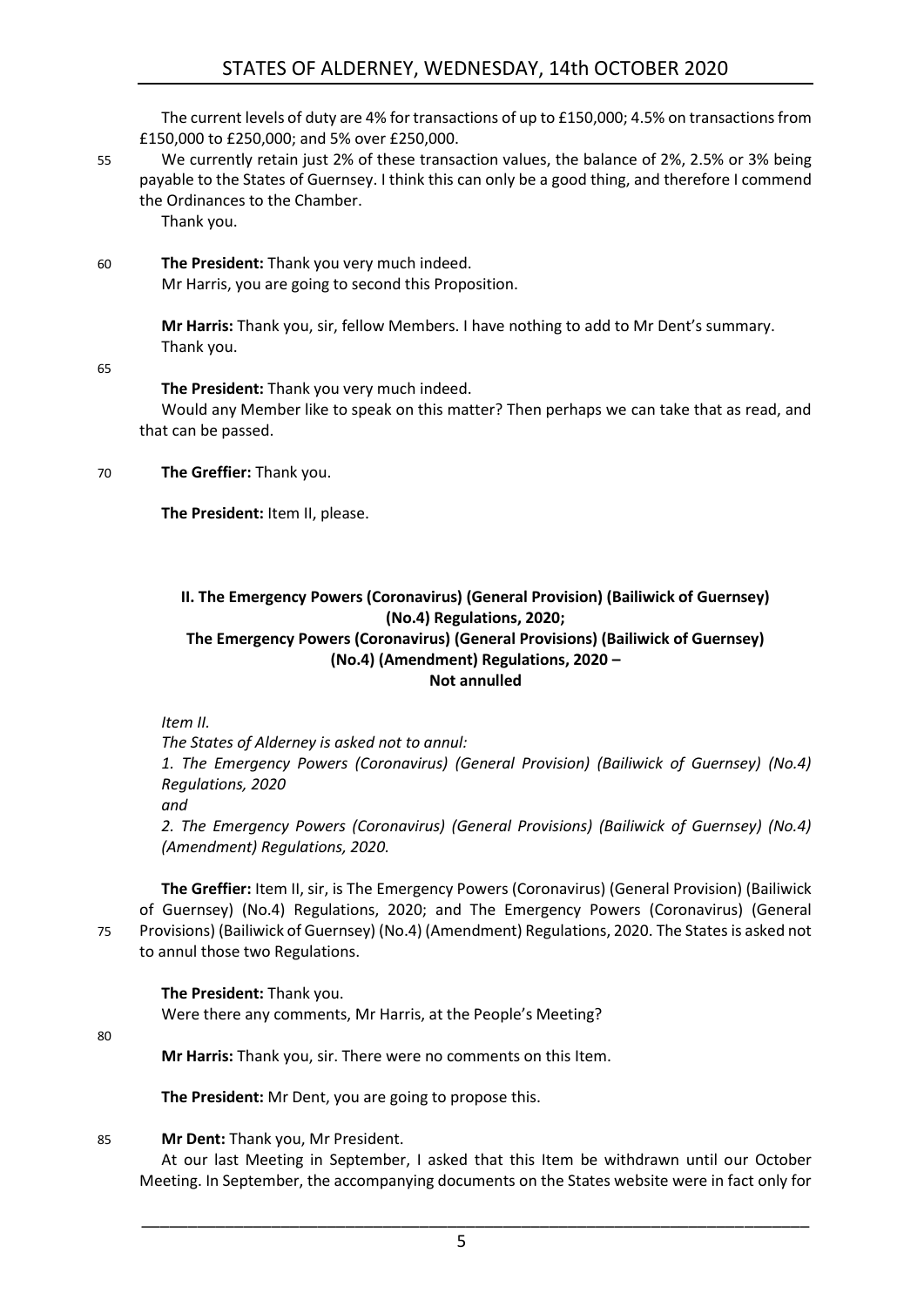Regulations No. 4A. The Regulations came into force on 10th July and have consequently long expired. The motion tonight not to annul should therefore have no material impact.

90 Nonetheless, it is incumbent that we should continue with the not annulling process, if only to give the force of law to the period for which they were applicable.

The two main areas currently in both these Regulations were a screening assessment and powers to detain and mental health and safety, and for those who are interested there were 41 pages.

95 The Regulations No. 4A were some amendments – just four pages – that came into effect on 23rd July. It was deemed necessary to strengthen the Police Powers and Criminal Evidence Regulations.

Thank you.

100 **The President:** Thank you. Mr Snowdon, I think you are seconding this Proposition?

**Mr Snowdon:** I am, thank you, sir. Nothing to add, thank you.

105 **The President:** Would anybody like to speak on this Item? Then that goes through.

**The Greffier:** Thank you, sir.

110 **The President:** Item III, please.

#### <span id="page-5-0"></span>**III. The Emergency Powers (Coronavirus) (General Provision) (Bailiwick of Guernsey) (No.6) Regulations, 2020; The Emergency Powers (Coronavirus) (General Provision) (Bailiwick of Guernsey) (No.6) (Amendment) Regulations, 2020 – Not annullled**

*Item III* 

*The States of Alderney is asked not to annul: 1. The Emergency Powers (Coronavirus) (General Provision) (Bailiwick of Guernsey) (No.6) Regulations, 2020 and*

*2. The Emergency Powers (Coronavirus) (General Provision) (Bailiwick of Guernsey) (No.6) (Amendment) Regulations, 2020.*

**The Greffier:** Item III – The Emergency Powers (Coronavirus) (General Provision) (Bailiwick of Guernsey) (No.6) Regulations, 2020; and The Emergency Powers (Coronavirus) (General Provision) (Bailiwick of Guernsey) (No.6) (Amendment) Regulations, 2020. The States is asked not to annul those provisions.

115

**The President:** Thank you.

Anything from the People's Meeting, Mr Harris?

**Mr Harris:** Yes, sir. It was noted that the No. 5 Regulations were passed in the September 120 States.

**The President:** Thank you. Again, Mr Dent.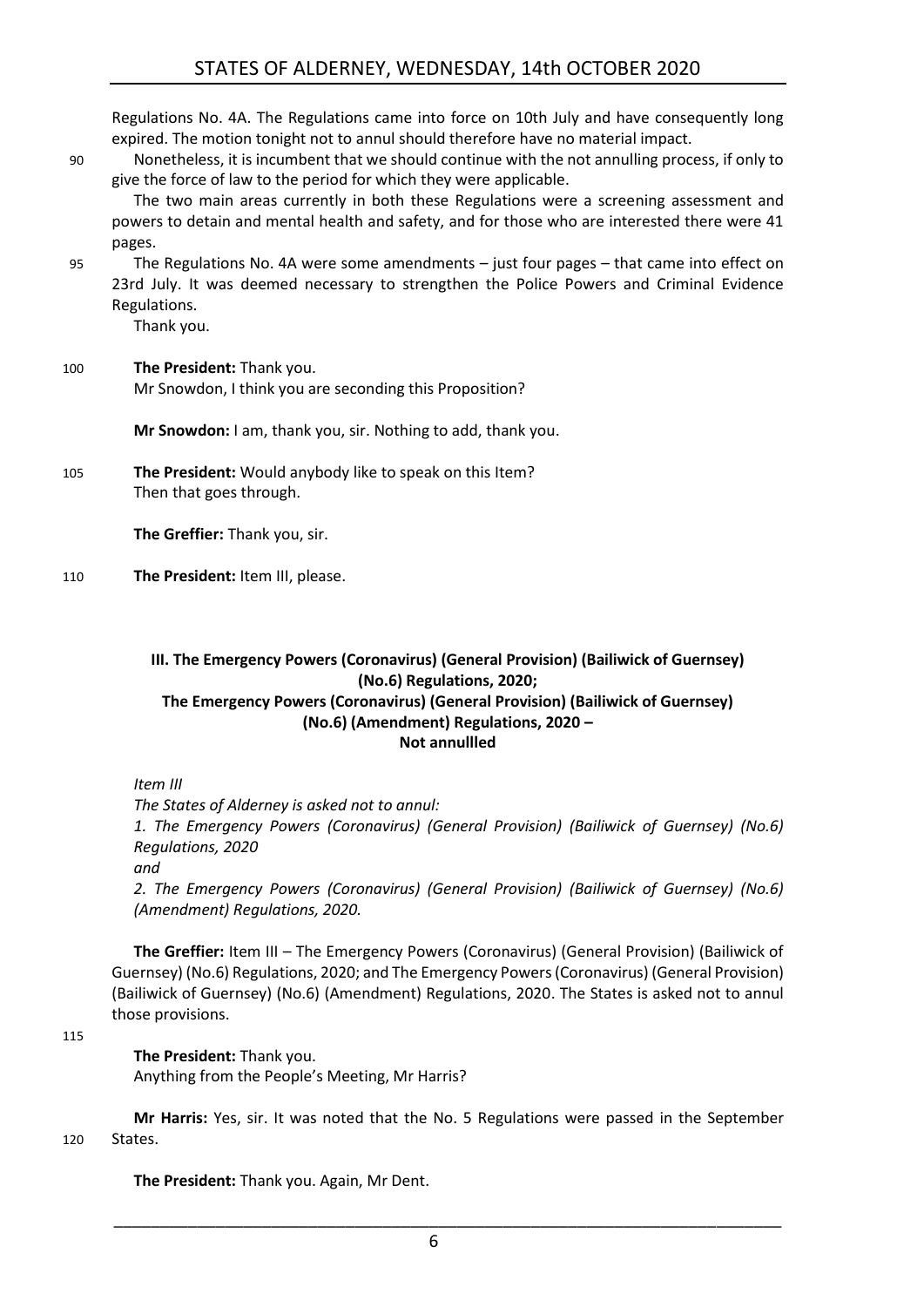#### STATES OF ALDERNEY, WEDNESDAY, 14th OCTOBER 2020

**Mr Dent:** Mr President, yes, sir. We skip now to the Regulations No. 6. We dealt with the Regulations No. 5 in our September Meeting, as Mr Harris has just noted. These Regulations 125 No. 6 came into effect on 4th September and expired on 1st October.

The main themes were as normal, the successive regulations, screening assessment and powers to detain, mental health and safety. In this instance there were 50 pages.

These Regulations, however, impose a requirement on all persons arriving in the Bailiwick from anywhere in the world, with the exception of the Isle of Man, to self-isolate for 14 days on arrival 130 until they are eligible for and opt into the test on Day 7 option if it is available.

Regulation 6A was a minor amendment relating to safety certificates, revoking regulations to disapply the need to fully examine certain matters relating to the interpretation of the clause on safety certificates. These Regulations came in on 25th September.

Thank you.

**The President:** Thank you very much. Again, Mr Snowdon.

**Mr Snowdon:** Thank you. Nothing to add sir. I am happy to second.

140

135

#### **The President:** Thank you very much indeed.

Anybody wish to comment on this Item? Then we will take that as passed and we will move on, please, to Item IV.

#### **IV. Budgets for 2021 and Revised Budgets 2020 – Items 1 & 3 to 6 approved; item 2 not approved**

<span id="page-6-0"></span>*Item IV.*

*The States of Alderney is asked, after consideration of the Budget Report, to:*

*1. Accept the States of Alderney Revenue and Capital Budgets for 2021;*

*2. Approve a 5% increase to the combined 2020 yield of Occupiers Rates and TRP to enable rates to be set for Alderney Property Tax rates of charge 2021;*

*3. Approve that the rates of Fuel Duty will be kept consistent with the States of Guernsey for 2021;*

*4. Approve that the rates of Document Duty will be kept consistent with the States of Guernsey for 2021;*

*5. Accept the States of Alderney Water Board Revenue and Capital Budgets for 2021; 6. Maintain the Water Rates of charge for 2021 at 2020 levels.*

**The Greffier:** Item IV is the Budgets for 2021 and Revised Budgets 2020. The States is asked, 145 after consideration of the Budget Report, to: accept the States of Alderney Revenue and Capital Budgets for 2021; approve a 5% increase to the combined 2020 yield of Occupiers Rates and TRP to enable rates to be set for Alderney Property Tax rates of charge 2021; approve that the rates of Fuel Duty will be kept consistent with the States of Guernsey for 2021; approve that the rates of Document Duty will be kept consistent with the States of Guernsey for 2021; accept the States 150 of Alderney Water Board Revenue and Capital Budgets for 2021; and maintain the Water Rates of

charge for 2021 at 2020 levels.

**The President:** Thank you. Mr Harris – the People's Meeting.

155

**Mr Harris:** Yes, sir. A few comments received on this Item.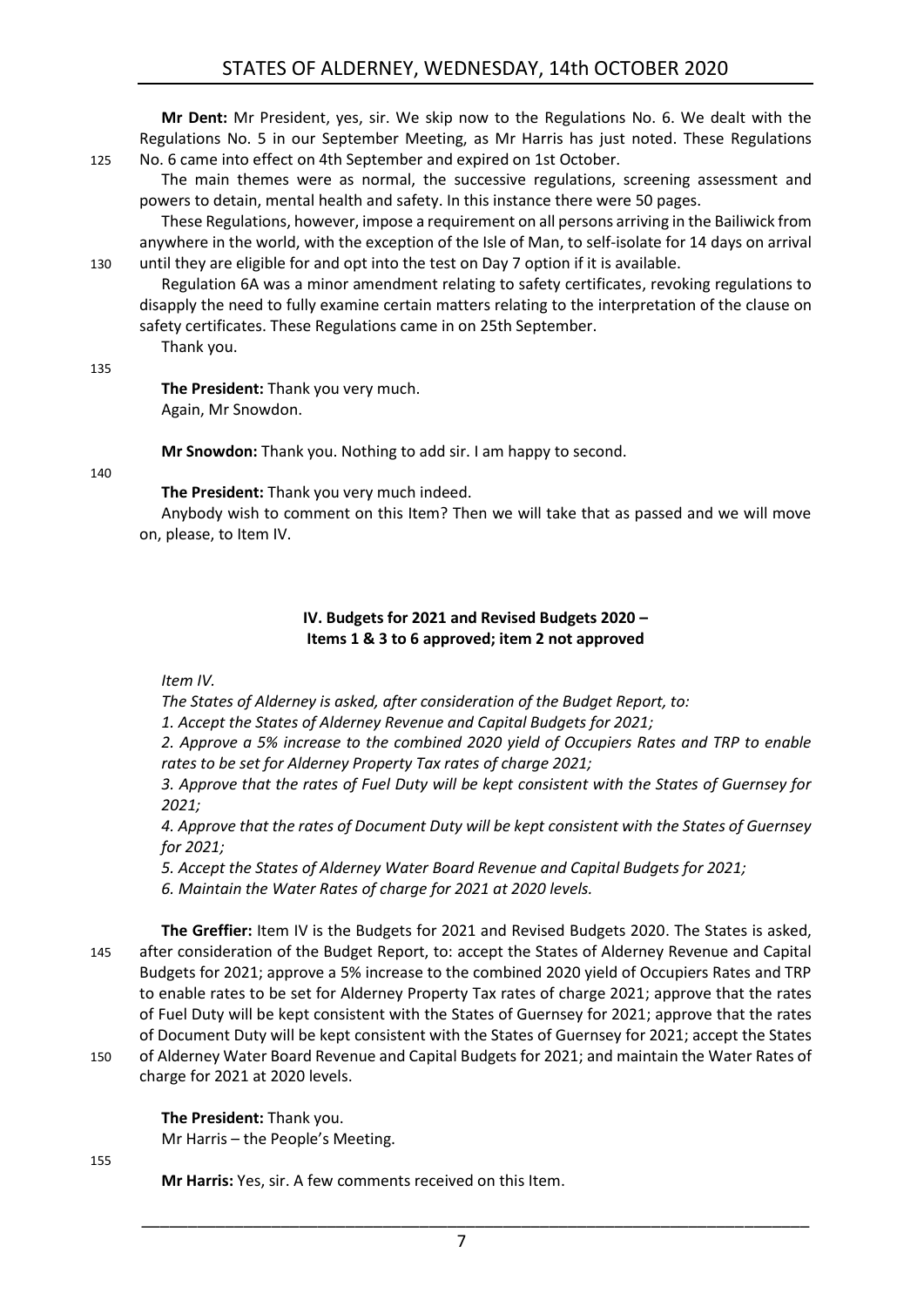It was advised that the Fire and Ambulance services had been kept separate at this stage, pending a final decision in regard to the future modelling of the service. However, it was anticipated that they would be merged in future years under a combined Emergency Services 160 heading. The budget figures used for the Ambulance were as presented at P&F and the States earlier in the year.

The Convenor advised that the Harbour Deficit has also included Covid-19-related costs regarding Border Control cover, as well as maintenance costs, including the crane. The potential to recover some Covid-related costs from the States of Guernsey is being looked into.

165 It was noted that the 2020 capital budget incorporated the purchase of a new dustcart. In 2021, the Waste Disposal budget had been reduced due to fewer projects in this area.

It was noted that the Minor Road Works Budget for 2021 includes disabled access improvements, car parks, surfacing of minor roads, and a small allowance for any potential land purchases.

170

**The President:** Thank you very much indeed. Mr Dent, you are going to propose this Item.

**Mr Dent:** Thank you, sir.

175 The Budget for 2021, shown in the Billet, has been prepared in line with the agreed budget process. The Budget was considered and approved for debate at this States Meeting at the September Policy and Finance Committee budget meeting.

The main points I would like you to note are as follows. Our annual budgets are a framework. They do not bind the States to spend in any particular area, nor do they preclude the States from 180 choosing to vary the levels and standards of service it provides.

- There remains continuing emphasis on value for money, challenging existing budgets and delivering efficiencies so that funding is allocated to areas of greatest priority. There has been additional emphasis on this in light of the Covid pandemic.
- As reported, a revised arrangement has been agreed with the States of Guernsey, which 185 amends the allocation from the States of Guernsey to a grant. This provides the opportunity for any unspent balances to be transferred to a reserve to provide a contingency. With effect from 2021, subject to the Alderney Property Tax legislation being approved by the UK Privy Council, the Alderney Property Tax, Fuel Duty and Document Duty incomes will be collected and retained by the State of Alderney. If the UK approval timetable slips  $-1$  hope it does not  $-$  alternative 190 arrangements will, of course, be put in place.

The estimated yield from above three revenues has been assessed against the grant from the States of Guernsey that would have been received, had the financial relationship not changed. A transitional grant of £300,000 will be made in 2021, and no further non-emergency grants will be received by the State to support the revenue budgets from 2022 onwards.

195 The capital programme is mainly funded by Alderney Gambling Control Commission services, together with locally raised revenue from asset sales. The gross distributions for 2021 are expected to be in the region of £1.5 million, from which transfers to Alderney e-Gambling Ltd and the Economic Development Reserve Fund will be made.

It is important to note that there is now a cash allocation received from Guernsey in respect of 200 capital funding.

The Water Board Revenue Account is expected to raise £727,000 from water rates and charges which in 2021 will cover its operating costs, with a surplus of £104,000 towards reserves. The Water Board capital programme continues successfully, funded by grants from the States of Alderney amounting to £2.86 million to date since 2008, with a further grant of up to £175,000 205 anticipated for 2021.

The Economic Development Reserve established in 2014 continues to be funded from AGCC reserves at £300,000 per annum, as indeed I just noted. This fund provides finance for specific research and development projects with a direct relevance for the enhancement of the Island's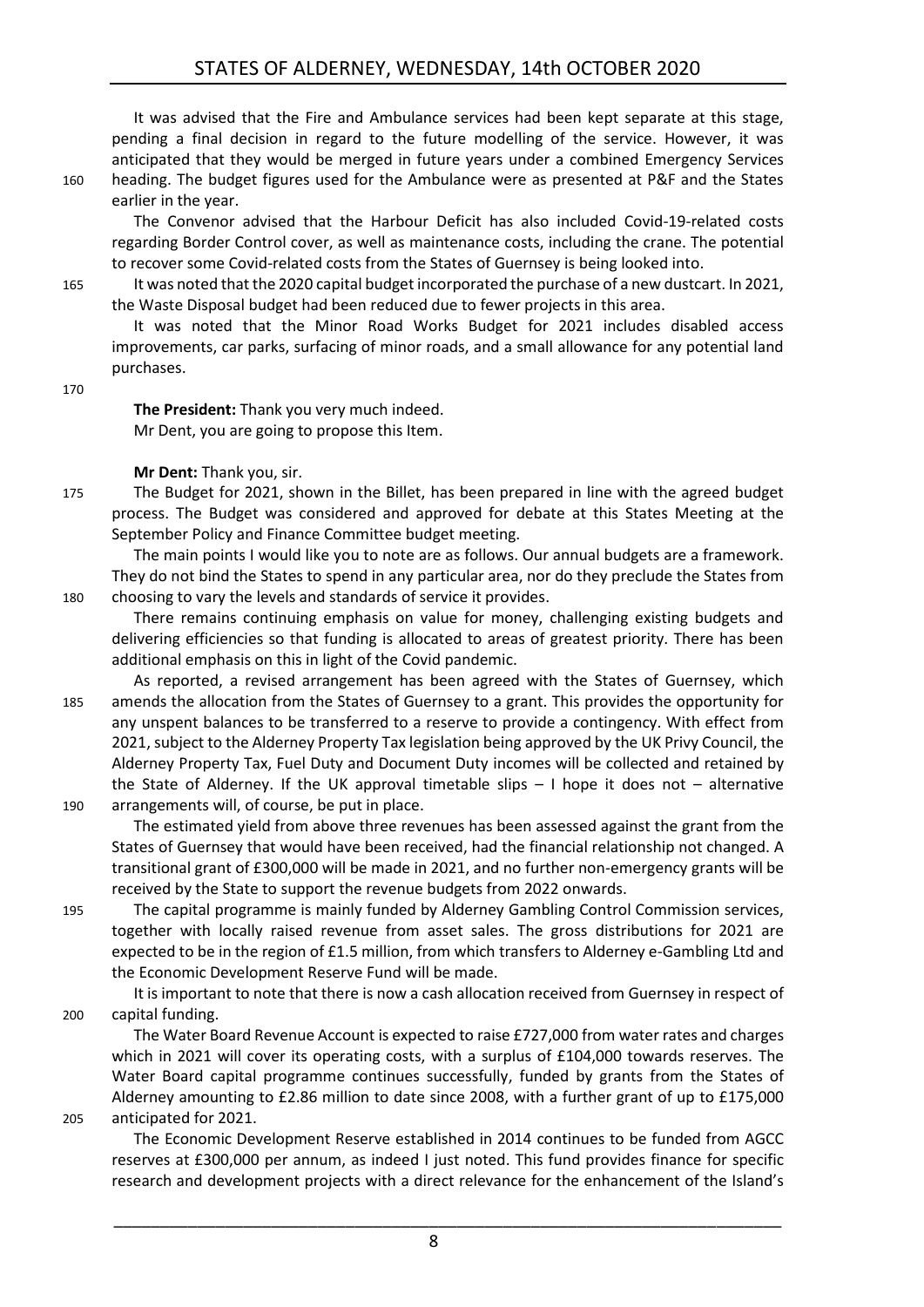economy. Any unspent balances each year are rolled forward. Each initiative is subject to Policy 210 and Finance Committee approval.

Thank you, and I think my colleague will have some more material when he seconds this motion.

#### **The President:** Thank you for that, Mr Dent.

215 So Mr Harris – you are going to second it and tell us more.

#### **Mr Harris:** I am indeed.

Mr President, fellow Members, 2020 has proved to be an unprecedented year for Alderney and for the whole world. However, we are, thankfully, able today to report some fairly good news. 220 The Covid-19 impact on Alderney's finances have much less than the impact on other jurisdictions. We have been shielded by our fiscal union and the wider financial relationship we have with Guernsey. It is the wider Bailiwick fiscal union finances that have in fact suffered, and it is these other finances which have provided the majority of mechanisms for Alderney's own financial support through the pandemic.

225 To date, Alderney's own finances have survived and continue to survive relatively unscathed. So the States of Alderney have managed to budget for 2021 in a manner that largely preserves the important features of our earlier spending plans – though, as you will have noted, we have reprioritised some of the capital projects and reallocated those funds which, as a result of the Covid crisis, we have not spent nor have been able to spend and also are seeking to operate more 230 efficiently; no mean feat in these difficult times.

We do, however, recognise that the challenges are ongoing and we are facing many uncertainties. It would therefore be rash to suggest that when we look back next year that the outturn for this 2021 Budget will have been as predicted. We need to recognise that our revenue account expenditures are largely committed to delivering existing services and where possible, 235 we must continue to look for efficiency savings; and our revenue account income, although a best

- estimate, may fluctuate. There are matters here that are beyond our control, unfortunately. So with regard to the coming year, the new Alderney Property Tax, which Mr Dent also said, is subject to the relevant law being approved by the UK Privy Council. Together with the Document and Fuel Duty changes, that can only be a good thing for Alderney. The changes give us flexibility
- 240 for the future and make us much more than before the masters of our own destiny. Nothing, however, comes for free, and with these new powers comes a responsibility for fiscal propriety. We have therefore decided to increase the rate of this tax by 5%. This will give us the flexibility to meet our current spending requirements, as well as providing a modest sum to set aside in the reserve. This is an essential mechanism to start providing a contingency to manage 245 future budget fluctuations when we are no longer rely on the States of Guernsey for 50% of our

own budget.

At this point in time we have no knowledge of the Guernsey Budget intentions. However, we recognise that were we to deviate significantly from any increases applied to TRP and duty levels in Guernsey for 2021, we would have great difficulty in persuading Guernsey to apply any 250 emergency funding measures, should they be needed, and which we believe are particularly important while the Covid 19 crisis continues.

We are, however, very pleased to be able to maintain water rates at 2020 levels – a great result considering the challenges presented in 2020. I would like to take this opportunity to offer the greatest of thanks to departing Water Board manager, Paul Rose, who has served the Island with 255 dedication and hard work for 44 years, and wish him the very best in his well-deserved retirement.

As we move to our new financial arrangements for 2021, we will receive a final draft from Guernsey to help us manage the transition. Except for emergencies that are outside our control, we no longer have the opportunity to go back for support because we have exceeded our budget.

In 2016, we asked to take responsibility for our finances, rather than being dependent on the 260 annual grant from Guernsey. Now we have financial independence, our challenge is to provide

9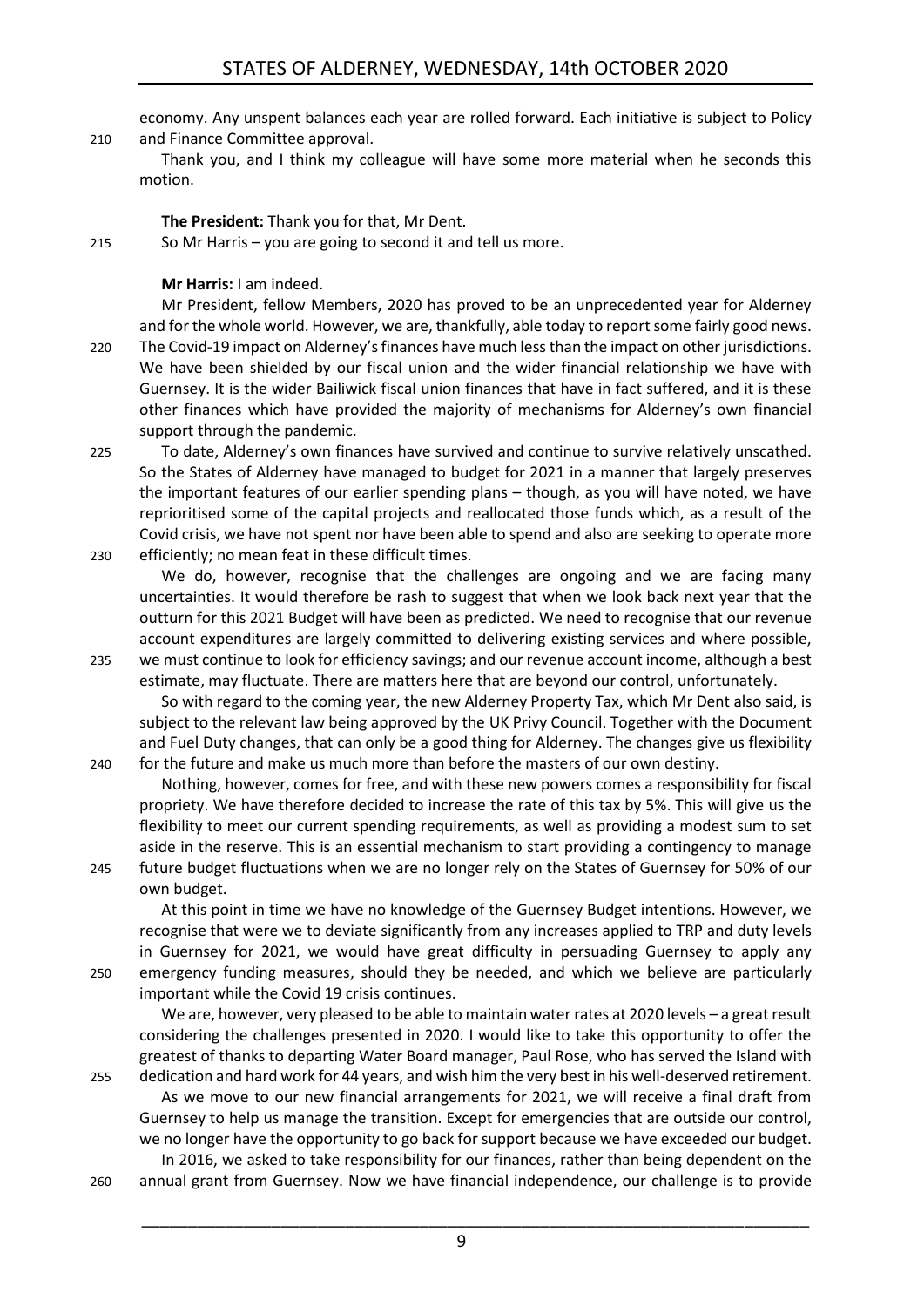high standards of financial governance throughout the States, budget responsibly within our means and demonstrate value for money in how we use public money.

The obvious elephant in the room in this Budget is, of course, the Harbour Deficit. This has come about as a result of both reduced income and increased maintenance costs – the crane being 265 a particularly good example. In 2020, £70,000 of the harbour losses were due to the offers of free moorings and water-taxi waivers to our Bailiwick friends. We do, however, believe that the

- increased injections of cash into the economy as a whole from our staycation visitors was well worth the free offers, and we would also note that we are not planning to repeat those offers next year.
- 270 It has been a very long time since we have had such a close relationship with Guernsey, and this new-found relationship of positivity and mutual respect is one I hope thrives. Our solution to the losses is not to increase harbour charges, but instead to conduct a full review of harbour activities to identify inefficiencies and make recommendations for cutting costs, where these do not compromise quality and safety. As an Island, our harbour is of paramount importance. I hope
- 275 to close the deficit over the coming years without rate hikes to the detriment of our seafaring Islanders and visitors.

Finally, I would like to thank the tireless work of our dedicated Treasury team and our strategic financial adviser, Steven Taylor. Head of Finance, Liz Morris and her team have had their world turned upside down more than once during the last year. Next year may be no different, but their

280 advice and assistance at every turn throughout the year has been invaluable. I cannot give enough thanks for everyone's work in preparing this Budget. Just a few months ago, everyone thought it might make much bleaker reading.

So here's to 2021 – a year which I hope is as exceptional as 2020 but in an entirely different way.

#### 285 Thank you.

**The President:** Thank you very much indeed, Mr Harris.

When Members want to speak, could you make it very clear to me, because I would hate to miss Mr Jean, as I occasionally do.

#### 290 Mr Gentle, I think you would like to kick off.

**Mr Gentle:** Thank you, sir.

Sir, colleagues, I thank Mr Harris for rebutting my comments before I am about to make them! I thank the Treasury staff and everyone else involved, for the obvious hard work over the 295 period of time they have taken in preparing this Budget.

Covid-19 has affected us all. The proposed ramping up of 5% on the Alderney Property Tax, just as employers and employees alike start to get back on their feet, takes no account of an individual's ability to pay. It has already been stated that responsible budgeting and prudent financial management are called for and are to be applauded; and that we have to plan for the 300 future in very uncertain times, as there is no such thing as a free lunch.

But while people have been furloughed on a low income, spending has collapsed and the local economy, prior to the staycation initiative, was impacted. Whilst the Government are in a battle to limit economic damage, I disagree with austerity measures taken to help get us out of this. The immediate priority for Government must be the local economy. Government should finance itself, 305 and it is important that it finances its operating costs from year-on-year revenues. It would be nice

to do so by not hitting people in the pocket year on year.

As we go forward, we surely cannot hope to keep funding from current revenues from the currently known as TRP payers. However, I must vote for this. I am disappointed that the whole raft of points are grouped together and we are not voting on each one individually, but being in 310 support of all the other five points and not being able to cherry-pick …

Thank you.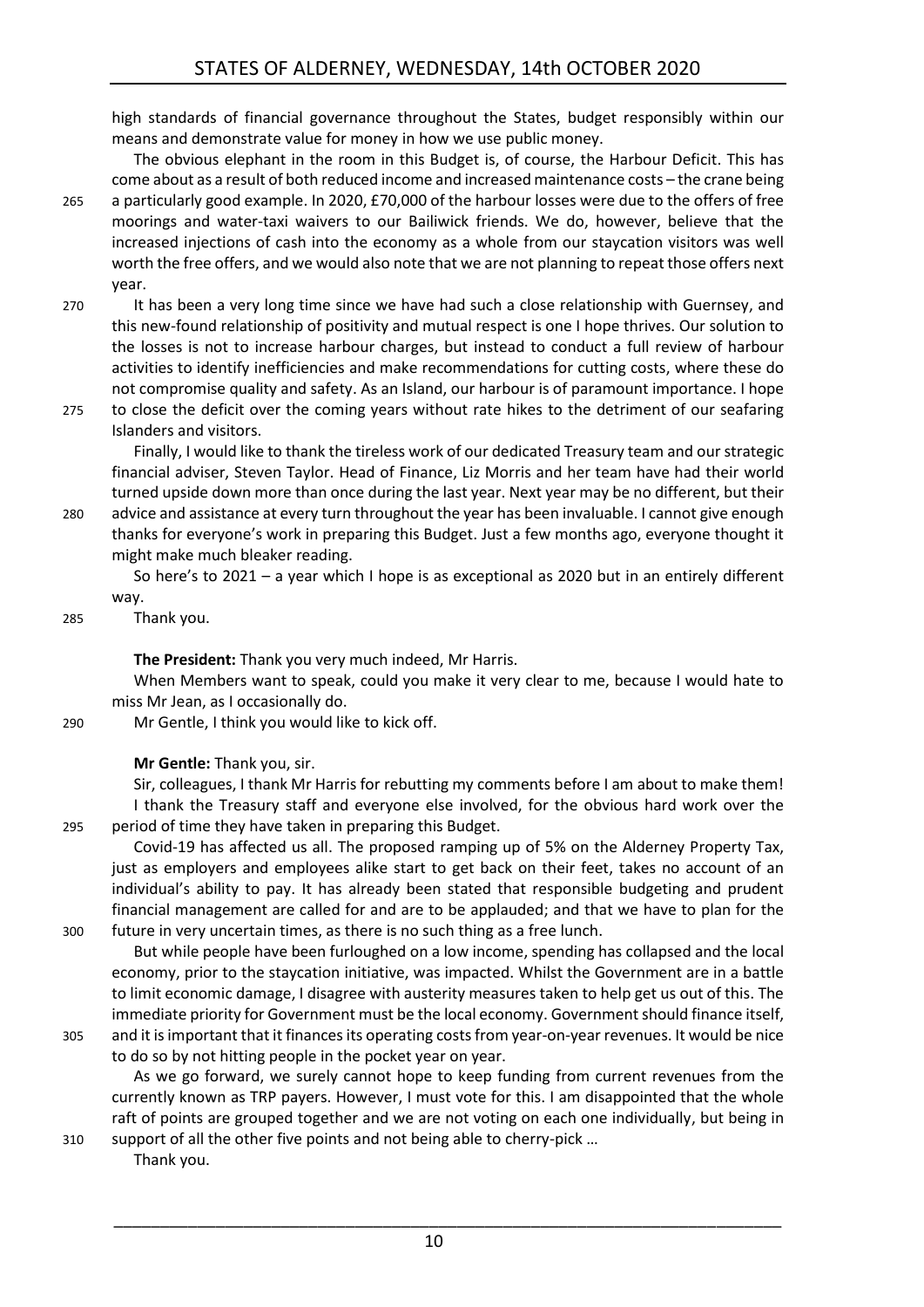**The President:** Who would like to speak next, if anybody? Mr Roberts.

315

**Mr Roberts:** Thank you, sir.

Also, I am for most of this and well done by the Treasury and Civil Service in working hard towards budgets and revised budgets for 2020 and 2021.

I agree with 1, 3, 4, 5 and 6, while not agreeing with 2.

320 I would just like to add my thanks to the way the Water Board is run. It is from the bottom to the top. It is a shining example of what can be achieved and an example that other utilities could aspire to.

Last year TRP was increased by a huge amount, some, myself included, paying hundreds more a year and on a par with Guernsey and the services they receive over and above Alderney. There 325 is not much good news there.

Then we elected to place the ambulance costs into the rates, at a cost of some £40 average charge per house, at a total cost combined tax charge, plus adding an ambulance charge of 4%. Add to that a proposed further 5% makes a 9% increase to every household on a tax before it has even started. It is a stealth tax.

330 The average charges will amount to about £800 per annum per household; plus your water rates at about £500 per annum. Coming straight after Guernsey's 'pump up the volume' TRP tax show, I question this crushing of people's standards living here.

Combine that with rising kerosene and electric charges, doctor's bills, blood tests, deterring some people from even visiting the surgery, it should be concerning that the States are even 335 placing an extra burden on the shoulders of young and old alike at this time. Where do you place priority – on warmth, health or the bailiffs banging on your door for unpaid utility bills? Are food banks really a reality in Alderney? Do they really exist? I do not know.

This is not an exaggeration, but it is a cold fact that the States should now be accepting. Some people may live here in an owned house, retired good folks, but time has diminished their funds 340 to a stage where they are genuinely struggling and their ability to do part-time work or anything, and to live, fades.

Mr and Mrs A have to make some stark choices, as many of us now have to. They may put health last of all – too proud to ask for help, as they never have all their lives. They have never asked for help. Help is available, you may say, but many people are too proud to ask for help or to 345 ask for something for nothing. Perhaps they cannot afford to meet with friends for lunch as they

always used to once a week.

A young family living week to week may struggle and leave. We then lose the lifeblood of the Island already depleted and one-sided age-wise. Please do not come out with the old chestnut, the community charge in England. We forget we do not live on the mainland, with a town council, 350 but we live on our most expensive and beautiful island with a caring community who elected you

and trusted you to be fair. This is not fair.

Many of these services are different and come out of the community charge on the mainland and cannot be compared. It is complete idiocy to compare Alderney and its costs of living with mainland Britain. It is an imported political view.

355 The coming year 2021 will be a challenging one. A general service tax - in other words, VAT – may be on the near horizon. Jersey are going to 8% soon. This is to pay for Covid pandemic borrowing. A rise in basic tax may come alongside that. We may not be able to stop that tide.

So add that nightmare to the proposed charges now and you could empty the Island  $-$  if they can afford the air fares out. This rise is suggested by people who are mostly fiscally comfortable; 360 but not all of us are. Some will bill the time and just nod. 'Better pick a pocket or two'.

Please consider turning this down for the sake of Alderney and for what Alderney can really afford at this time, because we have all this lining up for next year. Next year will see them reeling. We do not have Guernsey or Jersey's wealth here. Many of our residents are now fiscally vulnerable. I fear much harder times may be just around the corner.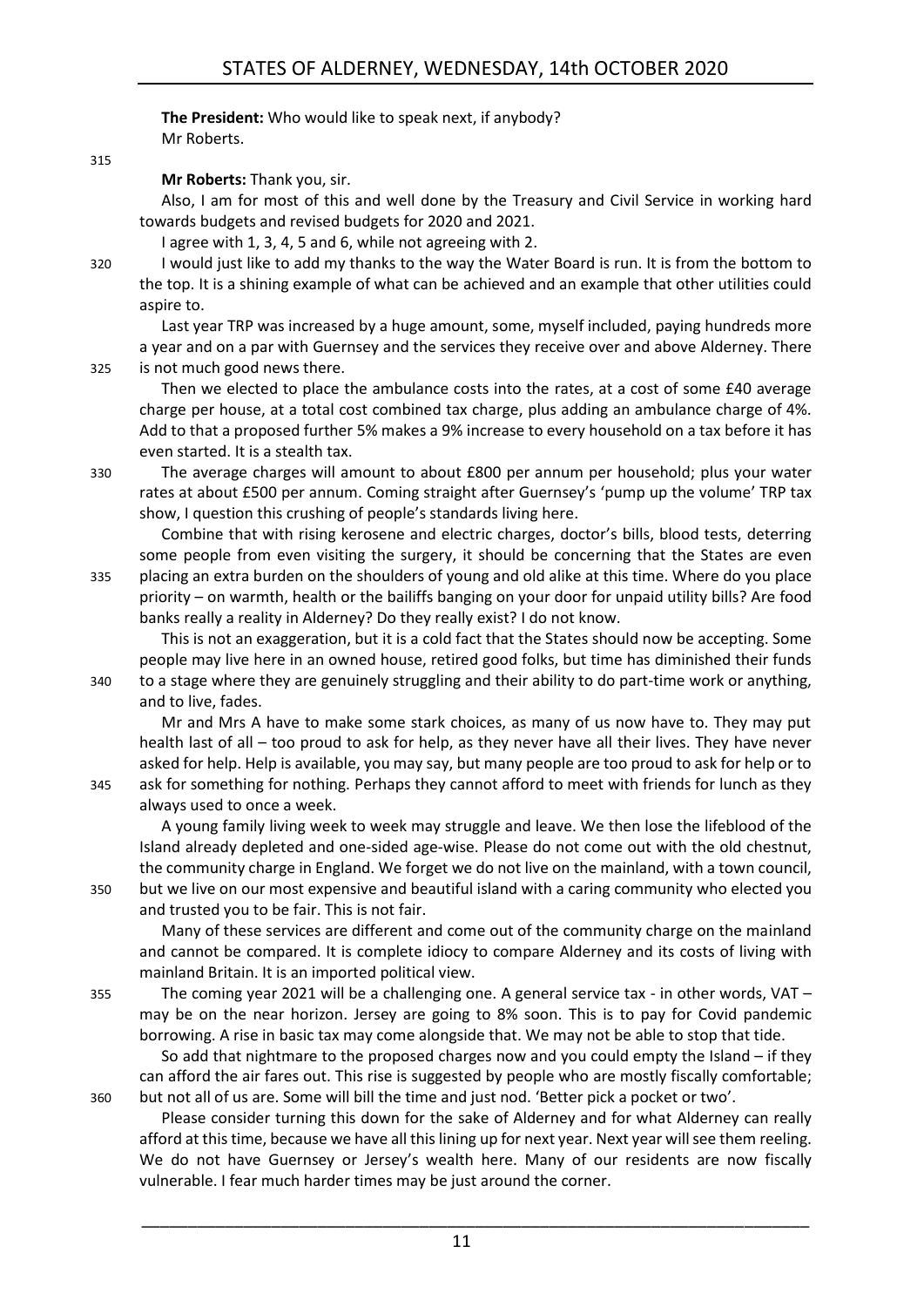365 Economy-wise, the Chamber of Commerce feel that this is counterproductive, resulting from consultation within that organisation and their very knowledgeable but possible economic reaction. They should be listened to.

Money has to come from somewhere. We all agree on that, I am sure. Look – we need to look closer to home to save money. We need to tighten our own Government's waistbands. Some 370 waistbands are like Father Christmas's. Our public utilities lose more than they ever had – not just

because of Covid-19 but from unfettered overspend that seems to run unquestioned. How much do we spend on public services? How much are we spending on the Civil Service compared to six years ago? However, before you slam the easy targets, the people of Alderney, look closer to home and the States' management of public funds. This is where you need to do

375 the heavy lifting and it is long overdue. The tax we decided to repatriate, quite rightly, also came with a promise from the Chairman of P&F. That promise was that the rates would not rise in the first year of 2021.

So I have two questions. Is the plan to put the ambulance charge on *as well as* the 5%? A total of this would amount to 9% on a combined rate that we were promised would not go up in 2021. 380 Why was the promise not to raise the rate reneged on, with no explanation of why it was reneged

on?

Please consider a move to review our spending. Please consider the possible tax rises in 2021 before we vote for this.

Consider the possible general service tax that might arise in 2021, which we would have no 385 control of, and consider changing your mind, after my points. It is a strong argument, and it is the wrong time.

Thank you, Mr President.

**The President:** Thank you very much indeed. 390 Would anybody else like to make a contribution? Mr Snowdon.

#### **Mr Snowdon:** Thank you, sir.

I think I just need to declare that I do have a property on the Island.

I just want to say thank you to the Finance Committee and thank you to the Treasury for 395 spending an afternoon with me, going through quite a lot of the Treasury stuff. I think, as Mr Dent highlighted in his opening speech, they are framework budgets. So I would like to make some comments.

I am concerned, looking back a little bit in the history with regard to the financial situation, when we go back to January 2019, we had nearly £7 million cash. Now, on this piece of paper that

400 I have in front of me, September 2020, we have got £3.4 million cash. That is nearly half the amount gone. I understand, General Services are working very hard to improve the Island, but if I can just give you some examples; the harbour crane, £850,000; Fort Doyle sewage screening system, £130,000; sewer tanker replacement, £115,000; refuse collection vehicle replacement, £93,000, Connaught extension phase 2, £400,000, phase 3, £1.29 million.

405 What I am just trying to highlight those important aspects that obviously need to be done, and I thank General Services for doing it, is that I am concerned that the money will start running out if we keep going through the money at this rate. So I would like to touch on the gambling money, what we are receiving from the gambling and the fantastic work that the Gambling Commission have done. However, we need to be conscious – and to be fair to Mr Earl, I think he actually did

410 try and make this point when he was a States' Member to us – in 2018 we received £2.6 million; in2019 we received £1.4 million. I understand that we were meant to receive £1 million this year; £912,000 next year.

If we look at the spending I just went through occasionally with the General Services Committee, I cannot quite understand where the funding is going to come from as we move

415 forward unless we create new revenue streams. I know I keep saying this, but I think we really desperately need to create new revenue streams, because I have got a strong fear that we will be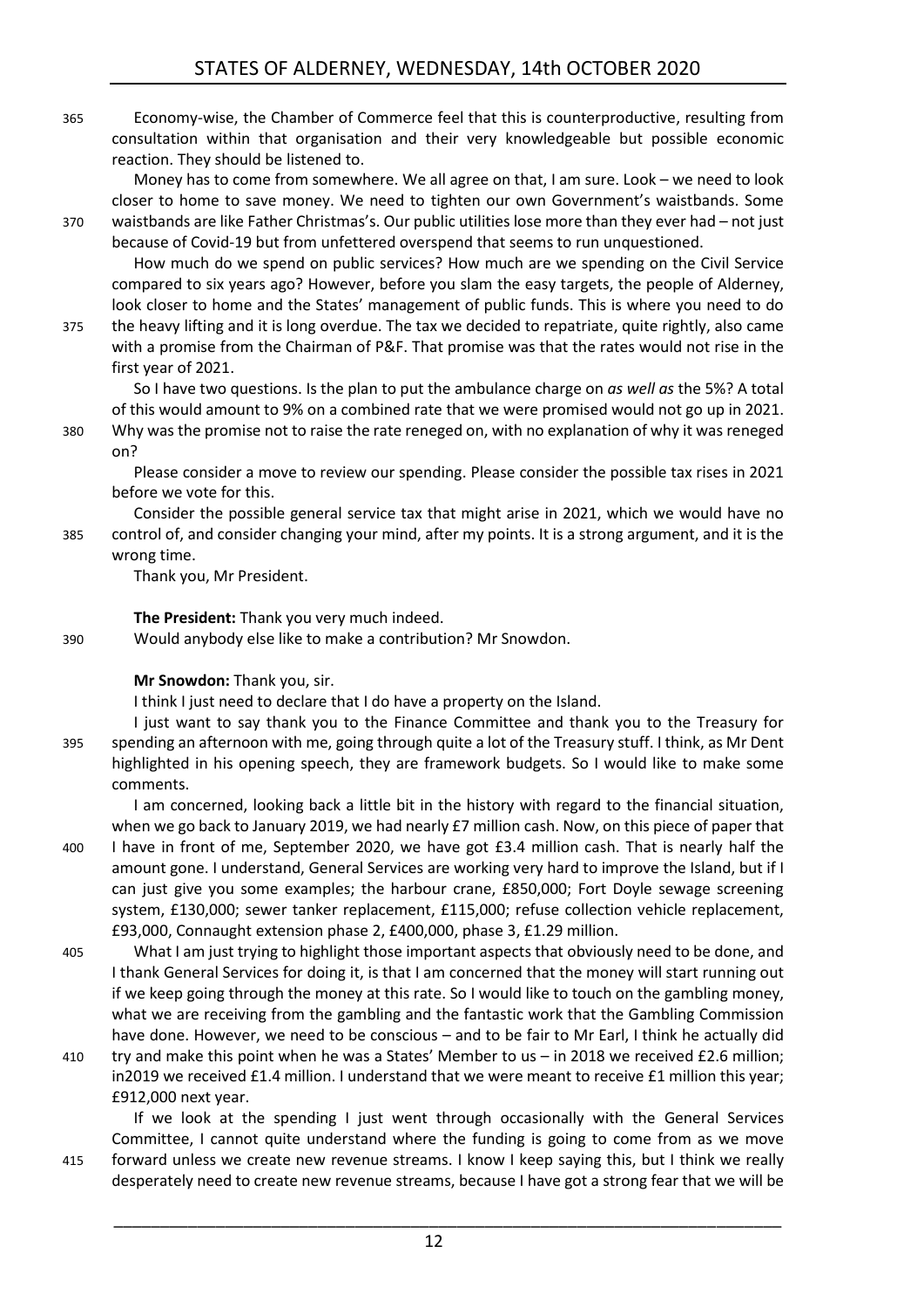forced to use the new taxation, the single property tax, to increase to balance the books, unfortunately.

I know that Tourism and Economic Development are working on projects, and I look forward 420 to hopefully hearing more, maybe – whether it be hemp regulation or the seaweed stuff that is still going on, but lots of other ideas. But I would really like to emphasise that the new States, whoever they be, need to look at those revenue streams' incomes for us. In other words, what is the replacement for the Alderney Gambling Commission? I am not hearing it. I think we really, together, with the community, need to get round the table and work out where that money is 425 going to come from.

I think Mr Roberts, regarding item 2 here, highlighted the issue already. With regard to the 5% increase, I think we have got to be conscious that with regard to TRP, we have seen a 10% increase and on bigger properties, some may have felt a 20% to 30% increase. We already agree to put occupied rates up by 5%.

430 So looking at the numbers, if I can find them in just a second – this is what we were told and I

thank our financial adviser – for a three-bedroom house, it is now £1,137, which I think equates to 300 units. The 5% increase on that figure would be £56.85. It may not sound a lot, but when the numbers have already gone up considerably already, we keep adding and adding and adding. I think we have to be very conscious that Alderney has had a very good time with staycations – 435 and it is fantastic to see the Guernsey people coming up here – but unfortunately there will be a

global recession on the way, and I think we have to be able to weather that storm. As already was highlighted with the ambulance, I am still a bit concerned that we had a survey that recently went out, which I did not actually know was done by the States of Alderney, but *was* done by the States of Alderney –I thought it was independent of the States of Alderney – which I

440 think went all over the world. I do worry that you have got people who are putting in to that survey who do not actually have an interest in Alderney with regard to that survey. We have not had the results from that survey back.

But we go back to the ambulance – and I think I may have highlighted this in a previous debate – for a pensioner, let's say she is living in a property, her husband has died, children may have moved 445 away but she has got a nice-size property, struggling to keep the maintenance up on the property but she wants to live in her home. She lives in that property – fixed income with a pension coming in.

Down the road, there is maybe a youngish couple or a middle-aged couple, two good jobs, two kids at school and everything – if we take the ambulance and we are using the single property tax 450 to cover this new system, how is the pensioner actually getting a fair deal per head compared to the younger couple or middle-aged couple down the road, where you have four people in the house instead of one person?

I do understand why this has been done, but I feel this is a bit of an abuse of the system, because if you had social security under our control, you would have gone to the social security. 455 Obviously we do not, but we are trying to make a system work which is not actually designed to work for this, so I am a bit concerned that we are jumping into this system, a single property tax. I am pretty sure, unless we do not make more revenue streams, we are going to be bolting quite a lot more onto this in the next few years, because we will have no other options.

The cost of living is high and I think I stood here before and actually went and broke down the 460 cost of living on the Island. You may think your rates are cheap compared to England, but they are not. You have a lot of higher value stuff that you have to fork out for – higher grocery costs, higher electric, higher oil, a lot of different aspects.

I feel that we are just getting pushed into this at the moment. It is a tricky situation, because if we had more revenues coming in, I feel that we would not really have to go down to this stage, 465 but – this is going to sound really harsh and I do not mean it to be harsh – for failed politicians,

this is the only way that we can actually make the money. But we do not want to be the failed politicians; we want to be the politicians that are making the revenue streams.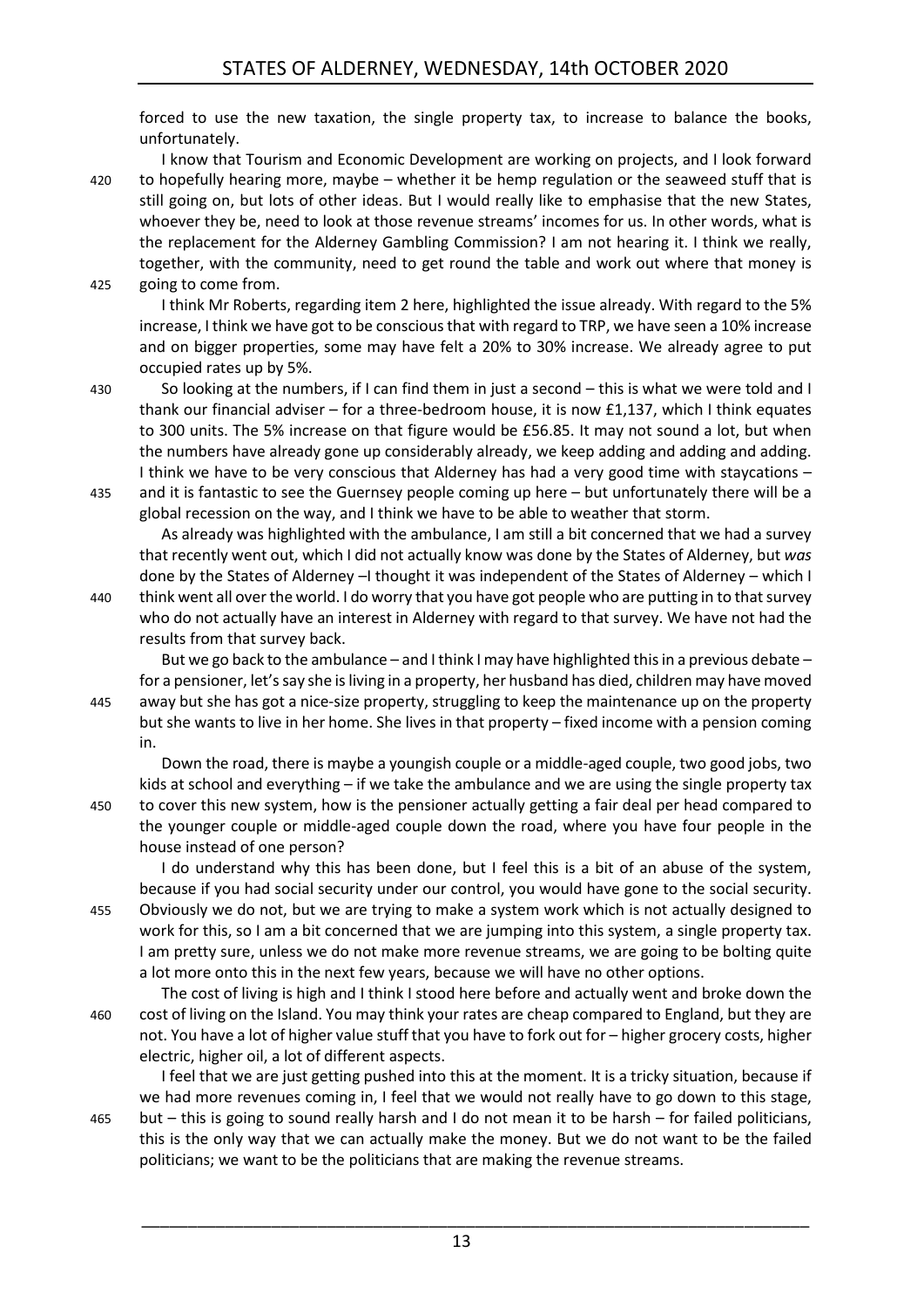So I think what I am trying to say is that top of the priority needs to focus on new income streams quite desperately before things get even worse.

#### 470 Thank you.

**The President:** Thank you.

Mr Jean, I think you want to make a contribution.

475 **Mr Jean:** Thank you very much, sir.

We have heard about the increase on the combined taxes themselves, so I do not think I need to go over that any more, but I have to say I, too, am very concerned, and I am very pleased to see that others are as well – other Members of this States.

I wanted to point out the £104,000 going towards reserves for the Water Board. It is a very 480 great deal of money, and I think we need to be very careful not to raise that in the future for quite a while. That is not somewhere we are going to be able to go to get extra money. Of course, one of the things that people talk about is the high the cost of our water rates.

Here we talk about the sea ferry links, which were again supported – the contributions are likely to be in the order of £120,000. However, supporting this particular service has proved to be 485 a real success, generating both extra passenger movements to and from the Island and an extra visitor spend, which has been particularly vital during 2020 for the benefit of all sectors of the community. That is something. That is a cornerstone; that is something we should be building upon, trying to make proper arrangements, better arrangements than we have at the moment, of which there are many cancellations and many difficulties. We really do need to work on that.

490 Tourism: there have been comments recently, there are different ways that we can advertise now through video, so I was very interested to see the article. I, too, feel that more could be done virtually through the net itself, to advertise tourism in a much cheaper way and perhaps reduce the amount of pamphlets. I know that pamphlets have their place.

What are the future work streams? Well, that is the important thing. That is where we need to 495 build, and where I feel we need to build is: staycation taught us something. I have said this before in committee, but I do not believe I have said it in the full States.

What it has taught us – and it could actually be a bit of a slogan and this too is something we need to build on – 'give them something and they will come'. That is exactly what has happened this summer. We have given something and I know – I am disappointed to see – that it is written

- 500 in here that we are *not* going to do it again next year. Yet I feel that the economies must be made in other areas in the harbour and we must continue to build on that, and staycation has proved how valuable a part of it that was. We do not have the same facilities as Guernsey. We do not have the same offer down at the harbour. Giving those moorings gives something extraordinary, and that is what we have to remember. That is what we need to build on.
- 505 The suggestion … I remember saying some time back that we would be doing away with our ability to access the reserves through the Guernsey budget as we have done in the past. That is now proving to be true and coming to fruition, and we have been told the last date that we will receive. It is part of the reason why we are looking to hike up this combined tax in the first year. I am not happy about that. I am most unhappy.
- 510 I also do declare an interest I think it is important I declare that interest. So I am not happy about that, but I have to say I did say that it was coming, and it is coming.

Also, I think you should be very careful about where and how many staff we employ. I think it is quite important to keep a close eye on that, because that could really run away with us, and certainly there are plans to employ quite a lot of people.

515 I am also interested in the fact here, where it says 'Building and Development Control', that expenditure staff costs are higher than anticipated in 2020, however reduced in 2021 pending the appointment of a permanent planning officer. I cannot see – unless I am a bit slow – what that has got to do with staff costs.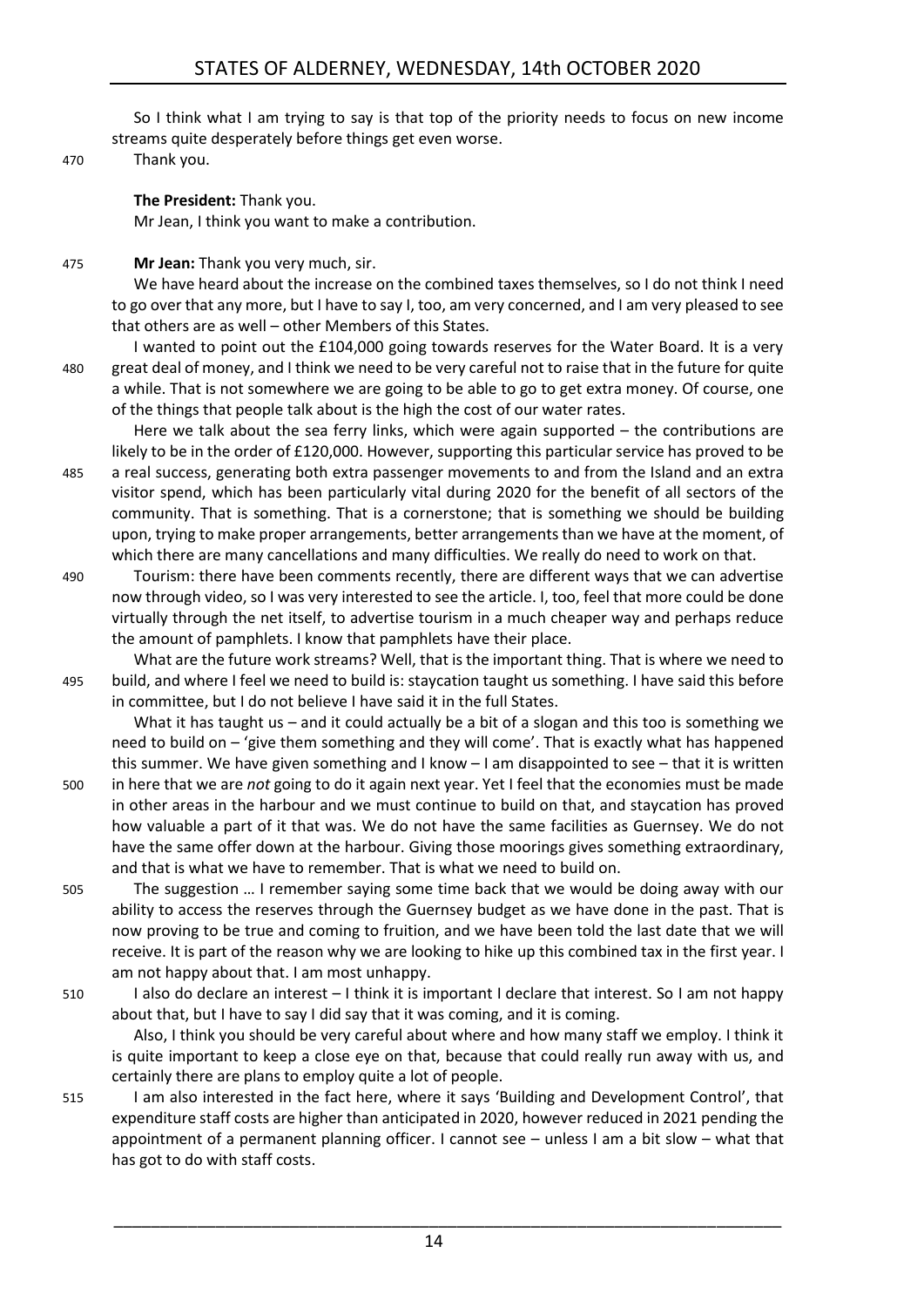We are now talking, as well, about spending money on the Land Use Plans. That is something 520 that concerns me as well. I believe the problem with the Land Use Plans, we have spent so much on them already – £500,000-odd – it is a very great deal of money. I do not believe, unfortunately, that the Land Use Plan has done enough, where some applications in the protected area of some particular properties have not received the attention that they should in preserving their heritage content as regards their status in this community, and some of them – one or two of them – 525 actually being listed buildings. That is something that concerns me greatly.

I have written a separate piece here on the harbour and its deficit. Some of my remarks I have already stated in this Chamber, but I want to add a little more detail, this time around the £84,000 in deficit, which I find seems to change as we go through the capital budget and the main budget. I am having a terrible job tallying up the figures.

530 I have found out recently, in answer to my questions, that £50,000 of this deficit is due to the unresolved issue of pilotage. On several occasions at P&F Committee meetings, I have made the suggestion that, as we were advertising for a new harbourmaster, could we please look to an applicant with a pilotage qualification. I am not criticising in any way the new harbourmaster, let me make that clear.

535 Previously, when I asked, 'Could the other members of staff to be trained to become a pilot – or one of them to become a pilot?', I was told they had refused. I found out that the issue of pilotage cost the harbour around £50,000 a year. I would now like to know why my request to look for a harbourmaster with a pilot's ticket was not followed up. I would also like to know - I would be interested to know in the fullness of time – how many boats require a pilot aboard to 540 bring them in, including the names ofthe boats. I do not believe it is very many of them, so pilotage

is a very expensive, serious issue.

I am asking the General Services Committee to look for someone, perhaps working in the Harbour area, who might be willing to obtain the necessary qualification if the States assists with the training. These are some of the kind of things that need doing, so we do not have to use our 545 combined tax as a budget lever to raise and cover problem areas. These problem areas want addressing.

It might also pay to advertise the need for a pilot in Alderney, to see if there is anyone here who could fill the post. The expenditure costs £84,000 above budget; £16,000 came from running the water taxi service. We all realised there was no choice – the water taxi could not be 550 abandoned, as no one else had expressed an interest and £16,000 was not unreasonable, so well done and thank you for stepping in.

In the Budget report, page 9, the harbour is mentioned as the elephant in the room, as we have heard from Mr Harris. With £70,000 deficit being attributed to three moorings and the provision of water taxis – possibly other items in there as well, I am not sure; the local fisherman and things 555 like this.

Mention of overtime due to Covid-19: I have suggested this, and I would like this followed up as well – I believe an app can be purchased for an iPhone with an alarm which is triggered automatically to monitor boats in the sea around Alderney. This would save a great deal of overtime and a great deal of money at the harbour, and this needs following up and looking at. As

560 I have not had time to look up the overtime figure – which I feel is questionable, because I do want this suggestion followed up  $-1$  only hope somebody will take notice of these suggestions and use them.

I, as is well known, never did agree with the information that came out about the ambulance. Istill believe that the ambulance should remain private, run by the public. I do not believe it should 565 be brought in to the States and I certainly am not at all happy about the costs being added to the rates. Again, this is using the actual combined tax as a budget lever, just to pop anything in there just say, 'Right, we will adjust here and the public will have to pay.' That for me is not satisfactory,

and I still see that this is due to its consultation, it is not yet decided and I would urge the public to make sure that their comments are to keep this out of States' hands. I do not think it is a good 570 idea to be run by the States, and I never have.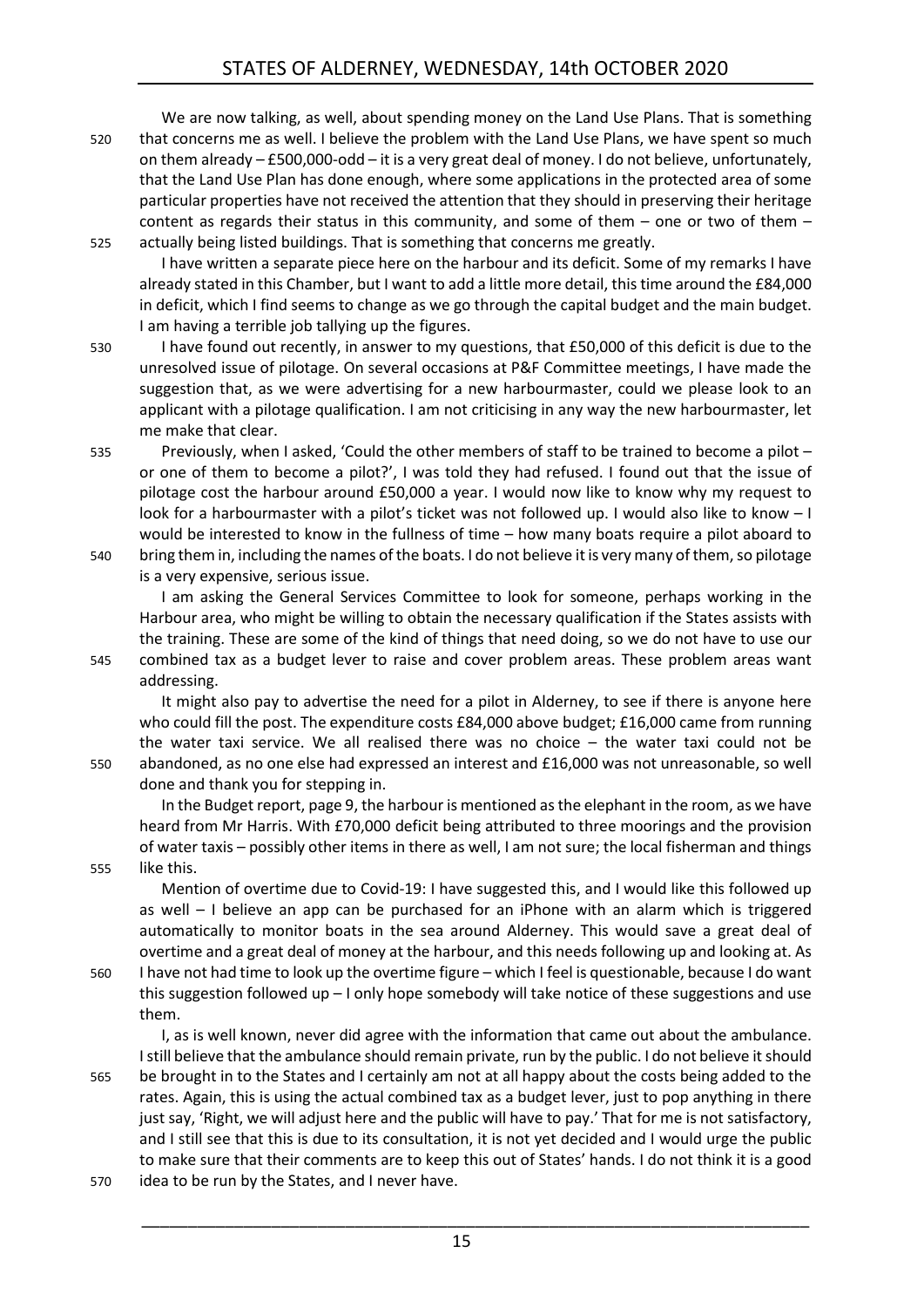I would like to finish by saying that what we have learned from staycation – and I would like to just go back to this point that if we give them something they will come – is something that I remember, we learned this lesson at the Airport, when a sale of fuel took place because it was getting near its expiry date. I would like to remind everyone of this, because I think it is really

575 important and these are things again that we can … It is not that we learn from them; it is that we remember them, and if we remember and what we can do with them, we can build on tourism and we can do something good for the Island. What happened when that fuel sale took place was that there was a rush of large aircraft. It was well advertised to the mainland UK, Guernsey and Jersey, and it resulted in a very pleasant early flurry of light aviation as they felt they could come 580 for the same price as in Guernsey to get their fuel, and it meant a great deal for these people.

They were coming backwards and forwards while the fuel was available.

Again that just teaches you something, that if you can build something and give something, they will come.

Those are my final remarks, and I thank you, sir.

585

**The President:** Thank you very much indeed. Much food for thought. Would anybody else like to speak before I invite Mr Dent? Ms Burgess.

**Ms Burgess:** Thank you, Mr President, fellow States Members.

590 I was actually in two minds about speaking because I think a lot has already been said, and a lot that has been said has a lot of points. So I had written my own, but I think they have all been pretty much covered.

I did pick up on the comments being made, and I do understand Mr Snowdon's concerns about spend in the general service area, but if you actually look right down to what we are talking about – 595 we are talking about sewage, the harbour, provision for our elderly population – they are big spends, but they are actually *necessary* spends. Once they are spent we do not have to keep revisiting these large budgeted spends. So I think in the future, that does have an impact.

Of course, I also wanted to get up because I wanted to thank Liz Morris and Stephen Taylor, our adviser, and the Treasury team for the work they did on this. You can see the hard work. You 600 can see the depth of the work and it is appreciated and noted.

As I said, I had written quite a bit, but I am going to spare everybody, because I think I am repeating; but I do want to pick up on this … It is not really relevant to what we are talking about right now, as it has not yet been decided, but it has been mentioned about the ambulance and the fear of adding it on to TRP and then breaking it down, to thinking about the elderly lady at

605 home on her own then having to pay more than the subscription rate. But when you break it down, okay, couples and families will benefit because they will be paying less in the subscription fee, but a single household is actually £40 subscription now, and it is £50 if it was added annually on the TRP. So yes, it is a £10 raise annually, and nobody wants to see that. However, it is not as heinous asit has been suggested. I think the fact that that couples and families will actually benefit 610 with a reduced annual cost is something to consider.

But as I say, that is not really relevant because it has not yet been decided. I just wanted to make the points, because I am listening to the comments being made and I understand all the concerns and I echo some of them, but I just wanted to say thank you to Liz and Steve.

615 **The President:** Thank you very much indeed. Do we have any other takers? No? Then, Mr Dent, I am sure that you will wish respond.

#### **Mr Dent:** Thank you, Mr President.

I will start with Mr Gentle. I take his points, but we are in a remarkably good financial position, 620 and we must be seen to be responsible by Guernsey. If they find themselves having difficulties, they will not be kind to us if they think we have not been responsible. So I think we have a duty in this respect to be seen to be doing absolutely the right thing, particularly at this moment.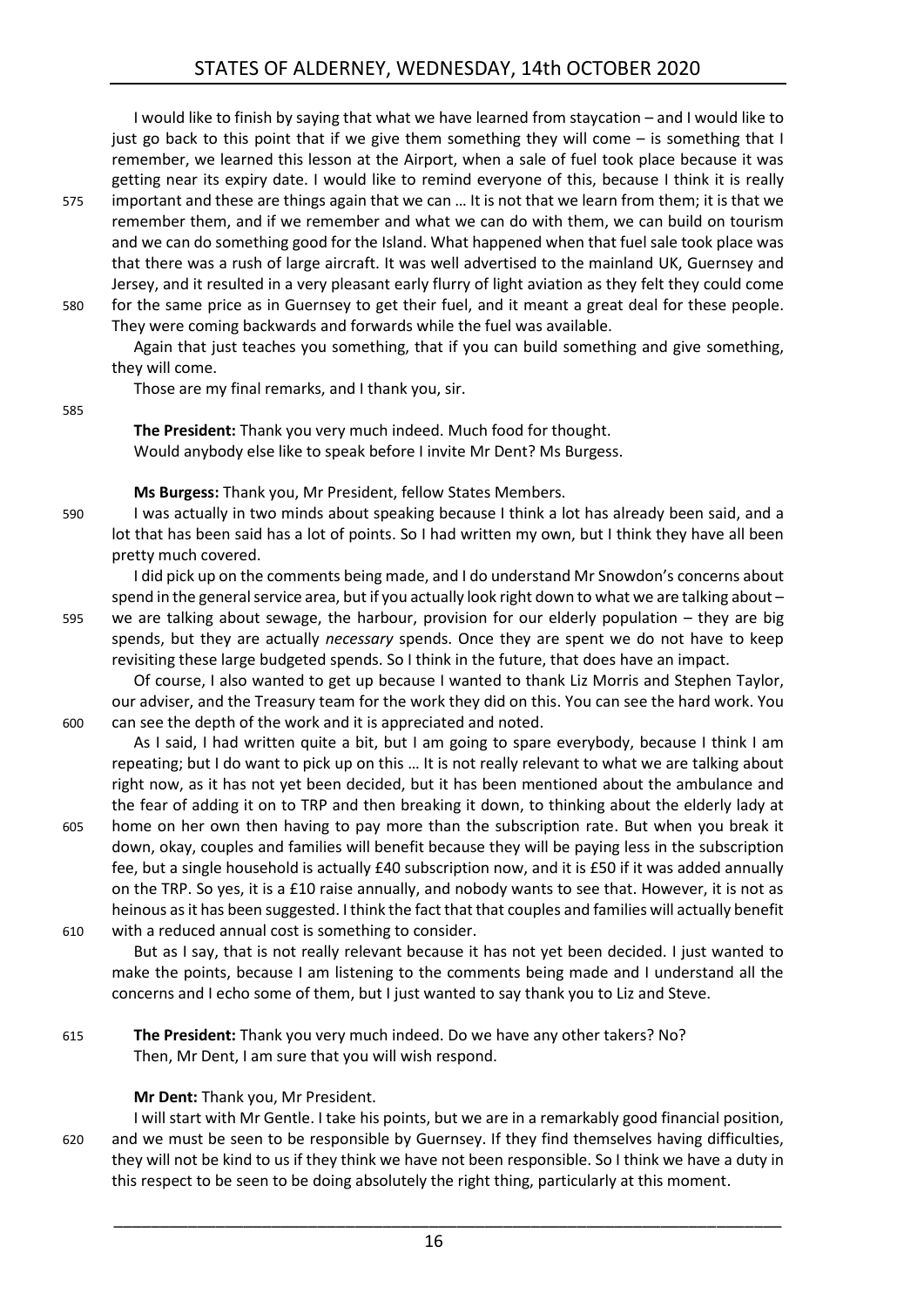As to the ambulance, well, it has not actually decided how we are going to fund it. I take everybody's points of different views, but that is something we will be deciding at some point 625 later this year.

I will go now on to the Alderney Property Tax. I think what we said was that the rates would rise no more than the expected rise in Guernsey – i.e. it would be no more than would have occurred had we stayed with TRP and Guernsey's system.

Mr Snowden and Mr Jean made a number of very reasonable points regarding the economy, 630 and I think this is something for the Committee for Tourism and Economic Development to run with. I understand that they will be, through the Revive and Thrive work that they are doing, so I am hoping that something will come of that.

With regard to the capital reserves, yes, they were very large a few years ago, but I think that was not how it was intended. We have always had difficulty actually spending it because of our 635 inability and resources. It was actually a bad thing that we did not get on with some of the work that we always had intended to, and we were always moving it over to the next year. So the money in the capital reserves is there to be spent and there are some important things which we need to spend it on. By spending it now, we will not have to spend it later.

So those are my points. Thank you very much.

640

#### **The President:** Thank you very much, Mr Dent.

Now, we come to the vote and Mr Gentle expressed some concern that the States would not be able to vote on each individual Proposition. So let me read you Rule 15 of the Rules of Procedure:

Unless the States otherwise agree, the President shall direct that where there is more than one proposition put down for any matter, each such proposition or part thereof may be debated or voted upon separately, in which case Rules 10 to 14 shall apply to each such part.

#### 645 So unless there is an agreed view amongst the Members that they should all be taken together, then they will be taken separately.

Does that accord with your understanding, Madam Greffier?

**The Greffier:** Yes, sir.

#### 650

**The President:** Does anybody want to make the contrary case? In that event we will take them separately. Thank you.

#### **The Greffier:** Thank you.

655 So the first item is to accept the States of Alderney Revenue and Capital Budgets for 2021.

**Mr Jean:** Sorry, could you say that again? I am trying to find the page.

**The Greffier:** You are being asked to accept the States of Alderney Revenue and Capital 660 Budgets for 2021.

*A vote was taken and the results were as follows:*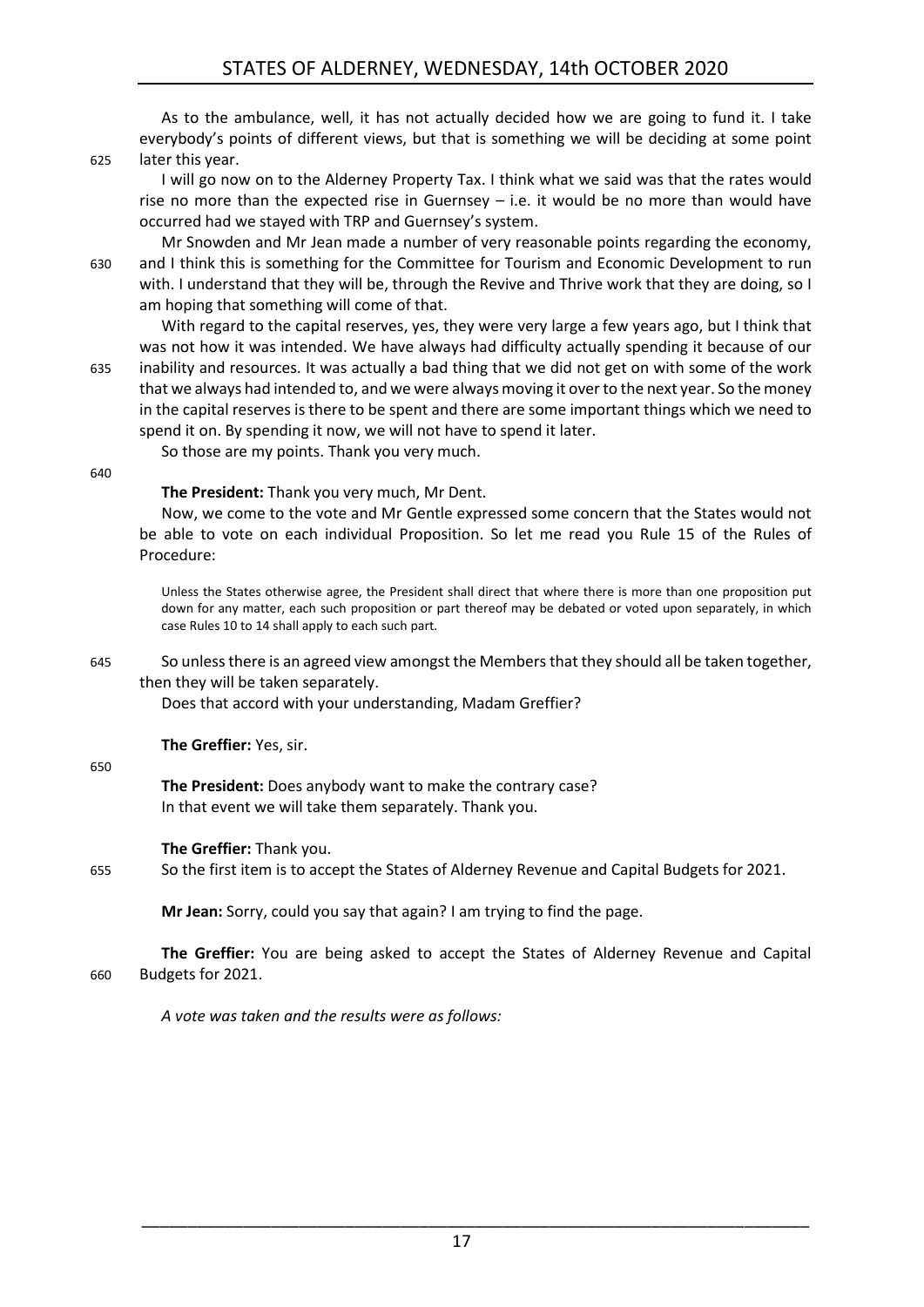| <b>FOR</b>  | <b>AGAINST</b> | <b>ABSTAINED</b> |
|-------------|----------------|------------------|
| Ms Burgess  | None           | Mr Abel          |
| Mr Dent     |                |                  |
| Mr Gentle   |                |                  |
| Mr Harris   |                |                  |
| Mr Jean     |                |                  |
| Mr McKinley |                |                  |
| Mr Roberts  |                |                  |
| Mr Snowdon  |                |                  |
|             |                |                  |

#### **The Greffier:** Thank you.

The second item is to approve a 5% increase to the combined 2020 yield of Occupiers Rates and TRP to enable rates to be set for Alderney Property Tax rates of charge 2021

*A vote was taken and the results were as follows:*

| <b>FOR</b>  | <b>AGAINST</b> | <b>ABSTAINED</b> |
|-------------|----------------|------------------|
| Mr Dent     | Mr Roberts     | Mr Abel          |
| Mr Harris   | Mr Snowdon     |                  |
| Mr Jean     | Mr Gentle      |                  |
| Mr McKinley | Ms Burgess     |                  |

665 **The Greffier:** That is 4 votes for and 4 votes against, sir, so it is whether you use your casting vote on that matter.

**The President:** Can I think about that, whilst you take the votes on the next one.

#### 670 **The Greffier:** Sir.

Item 3, to approve that the rates of Fuel Duty will be kept consistent with the States of Guernsey for 2021.

*A vote was taken and the results were as follows:*

| <b>FOR</b>  | <b>AGAINST</b> | <b>ABSTAINED</b> |
|-------------|----------------|------------------|
| Ms Burgess  | None           | Mr Abel          |
| Mr Dent     |                |                  |
| Mr Gentle   |                |                  |
| Mr Harris   |                |                  |
| Mr Jean     |                |                  |
| Mr McKinley |                |                  |
| Mr Roberts  |                |                  |
| Mr Snowdon  |                |                  |

**The President:** It seems to me that this is essentially a political decision, and I think in those circumstances it would be inappropriate for me to exercise my casting vote.

675 So as I understand it, Madam Greffier, the Proposition fails.

**The Greffier:** Yes, sir.

**Mr McKinley:** Which Proposition fails?

680

**Several Members:** Number 2.

**The President:** I complicated it, Mr McKinley, I am sorry. I needed a little time to think!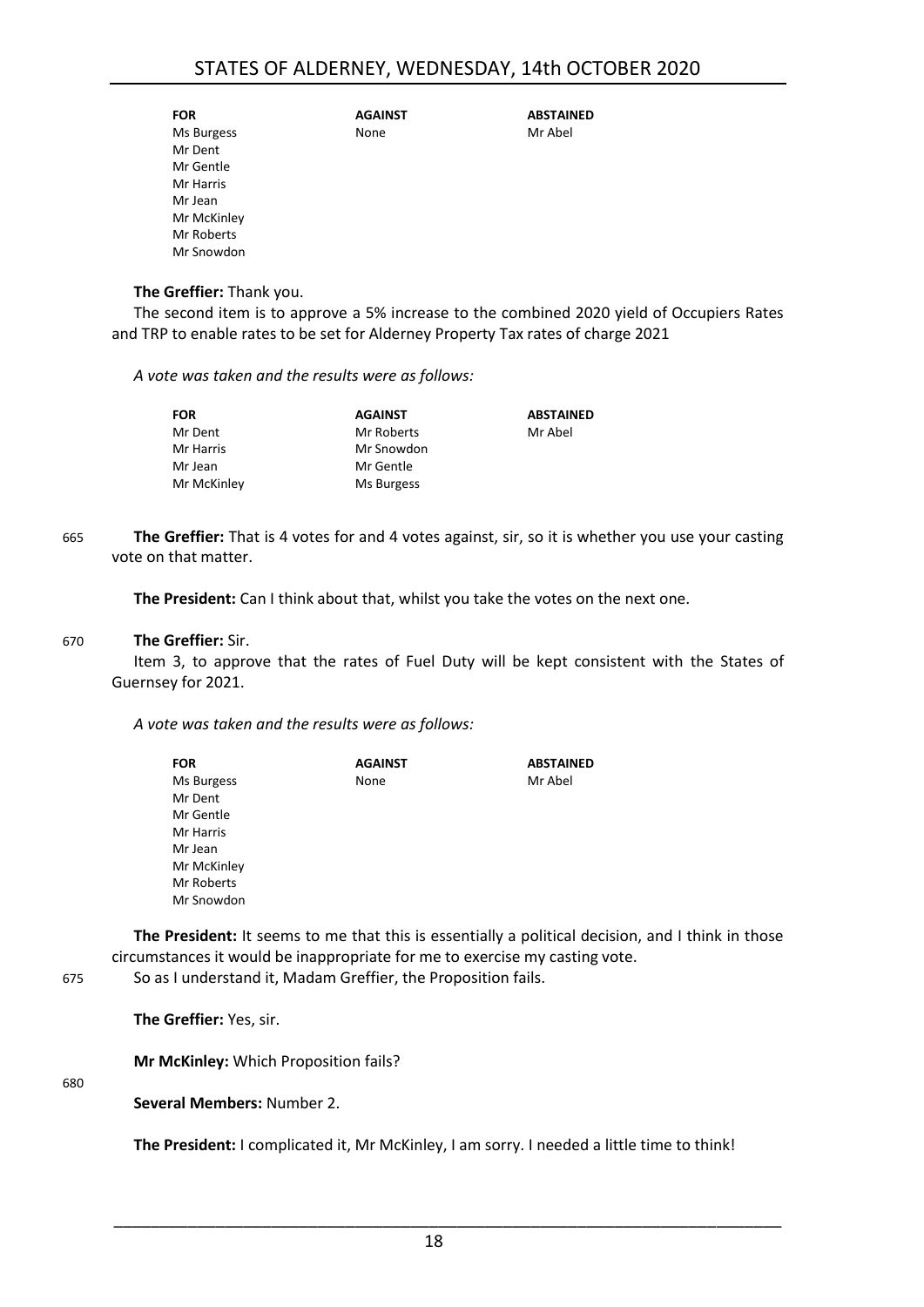#### 685 **Mr McKinley:** Thanks very much, sir.

**The Greffier:** Item 4, to approve that the rates of Document Duty will be kept consistent with the States of Guernsey for 2021.

*A vote was taken and the results were as follows:*

| FOR         | <b>AGAINST</b> | <b>ABSTAINED</b> |
|-------------|----------------|------------------|
| Mr Abel     | None           | None             |
| Ms Burgess  |                |                  |
| Mr Dent     |                |                  |
| Mr Gentle   |                |                  |
| Mr Harris   |                |                  |
| Mr Jean     |                |                  |
| Mr McKinley |                |                  |
| Mr Roberts  |                |                  |
| Mr Snowdon  |                |                  |
|             |                |                  |

**The Greffier:** Item 5, to accept the States of Alderney Water Board Revenue and Capital 690 Budgets for 2021.

*A vote was taken and the results were as follows:*

| FOR         | <b>AGAINST</b> | <b>ABSTAINED</b> |
|-------------|----------------|------------------|
| Ms Burgess  | None           | Mr Abel          |
| Mr Dent     |                |                  |
| Mr Gentle   |                |                  |
| Mr Harris   |                |                  |
| Mr Jean     |                |                  |
| Mr McKinley |                |                  |
| Mr Roberts  |                |                  |
| Mr Snowdon  |                |                  |
|             |                |                  |

**The Greffier:** Finally, to maintain the Water Rates of charge for 2021 at 2020 levels.

*A vote was taken and the results were as follows:*

| <b>FOR</b>  | <b>AGAINST</b> | <b>ABSTAINED</b> |
|-------------|----------------|------------------|
| Ms Burgess  | None           | Mr Abel          |
| Mr Dent     |                |                  |
| Mr Gentle   |                |                  |
| Mr Harris   |                |                  |
| Mr Jean     |                |                  |
| Mr McKinley |                |                  |
| Mr Roberts  |                |                  |
| Mr Snowdon  |                |                  |

**The Greffier:** Thank you. All apart from number 2, sir, are carried.

**Mr Jean:** Sir, would you allow me to raise a point?

695

**The President:** Well, if you would like to stand up …

**Mr Jean:** It is only very brief. It is just to say that I would have voted against item 2, but I was busy trying to find the page, through my own stupidity. That is what I would like to say: I would 700 have voted against.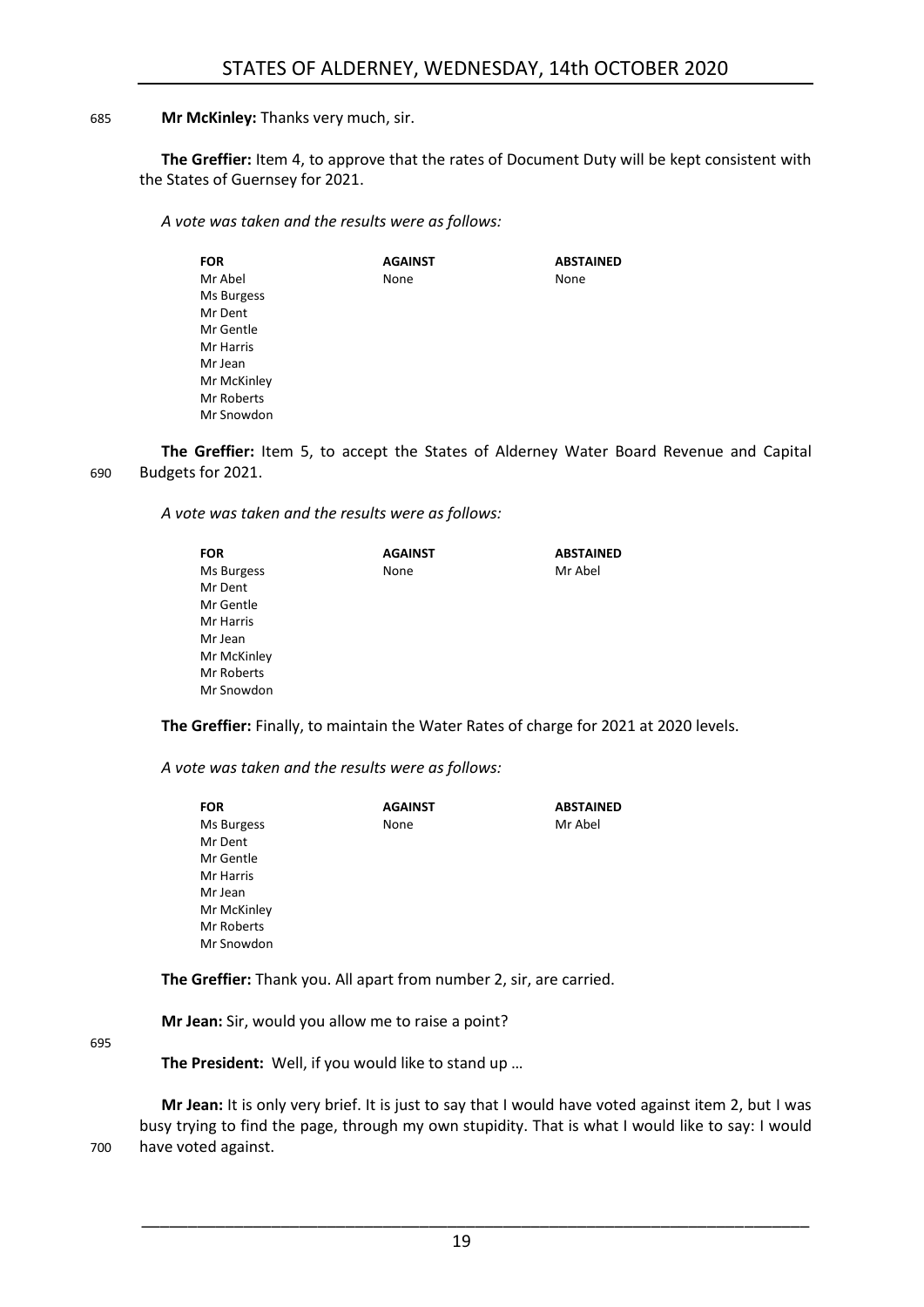**The President:** Well, that being the case, it failed anyway. So I think that concludes that Item. Let's move on now, if we may, Madam Greffier, to Item V.

#### **V. Appointment of Temporary Chief Executive – Mr Adrian Lewis appointed; and Mr Abel appointed to Policy and Finance Committee**

<span id="page-19-0"></span>*Item V.*

*The States of Alderney is asked: To approve the appointment of Mr Adrian Lewis as temporary Chief Executive of the States of Alderney.*

**The Greffier:** Item V, sir, is the appointment of the temporary Chief Executive.

705 The States of Alderney is asked to approve the appointment of Mr Adrian Lewis as temporary chief executive of the States of Alderney.

Sir, you and I have received an amendment to that Proposition. The amendment asks to replace that Proposition with the following:

*"To delete the proposition and replace it with: The States of Alderney is asked to approve: 1. The appointment of Mr Adrian Lewis as temporary Chief Executive of the States of Alderney; and*

*2. The appointment of Mr Willan (Bill) Abel as a Member of the Policy and Finance Committee".*

**The President:** Thank you. Please bear with us on this one, because it is quite complicated. 710 Mr Dent, you would have proposed the initial motion.

**Mr Dent:** That is correct, sir.

**The President:** Thank you. And Mr Gentle, you would have seconded the original motion.

**Mr Gentle:** Yes, sir.

715

**The President:** You now have an application for an amendment.

720 **Mr Dent:** Indeed I do, sir, and I believe I should ask you to abridge the notice period to allow an amendment as per Rule 7 of the Rules of Procedure. Is that correct?

**The President:** Oh, very well prepared Mr Dent. Yes, absolutely.

There should be four days' notice given of any amendments, but the Rules do provide that in 725 certain circumstances, I can either abridge that period of notice or I can allow it without any notice at all.

I think that on the basis that the purpose of this is to allow Mr Abel to be voted onto the Policy and Finance Committee, in those circumstances, I have taken the view that I will exercise that.

In terms of the amendment itself, can I just make it very clear that this has stretched to the 730 very limits of my discretion in allowing an amendment to a Proposition. But I have taken a pragmatic view, in that the desired outcome of all the States Members was that Mr Abel should be as quickly as possible elected onto the Policy and Finance Committee, so on that occasion, that being the case, I have come to the view that I can just allow it.

So if you would like now, please, to open the amendment.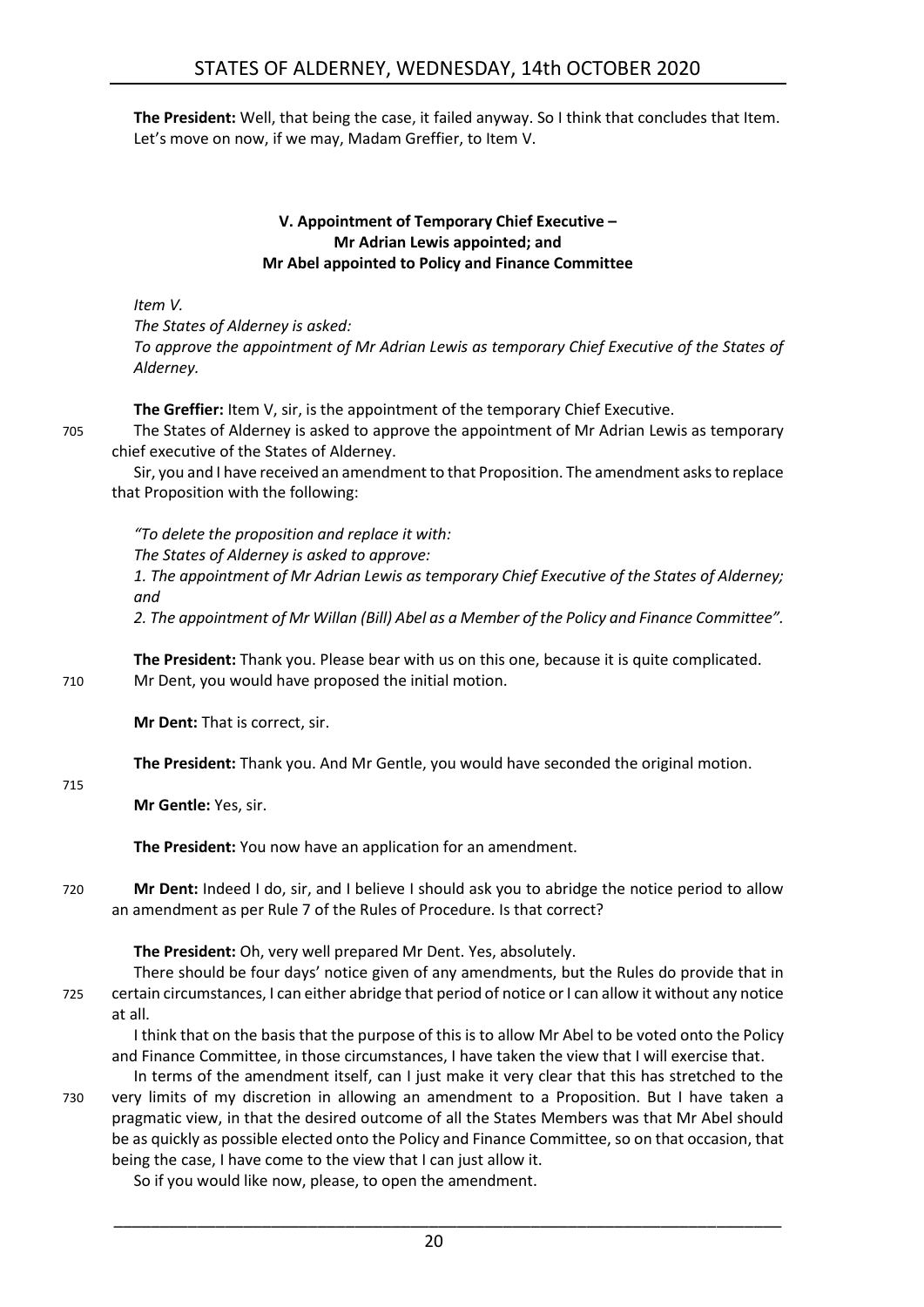735 **Mr Dent:** Mr President, yes, I should like to propose an amendment.

My amendment is that the present Proposition is deleted and that is replaced with as the Greffier has read out:

*The States of Alderney is asked to approve:*

*1. The appointment of Mr Adrian Lewis as temporary Chief Executive of the States of Alderney; and*

*2. The appointment of Mr Willan (Bill) Abel as a Member of the Policy and Finance Committee.*

Mr President, I have been advised that it is unclear whether the first of these appointments needs to be ratified by the full States, but the advice of the Law Officers is that to do so would 740 remove any shadow of doubt.

In September, P&F resolved to agree to the appointment of Adrian Lewis to this position, and I would therefore ask that the States now confirms this appointment.

The second appointment, which is the subject of the amendment, stems, of course, from the recent by-election.

745 That is really all I need to say, I hope. Thank you.

#### **The President:** Thank you.

For what it is worth, I am with the Law Officers on this one, Mr Dent. I think this is the appropriate way of dealing with it.

750 Mr Gentle, you are going to second the amendment.

**Mr Gentle:** Sir, colleagues, I am not going to say anything other than I support this. Thank you.

- 755 **The President:** Thank you. Would any Member like to speak in opposition to the amendment? So the amendment now passes, and that replaces the original Proposition. I think for safety's sake, I should ask Mr Harris about comments at the People's Meeting on the appointment of the temporary CEO.
- 760 **Mr Harris:** Yes, sir. It was queried if the full States were asked to approve Mr Muter as CEO the Convenor advised that he would seek clarity on this issue.

Other comments were: why has this process taken so long; how long is 'temporary'; and are we actively looking for a replacement CEO?

No other comments received.

765

**The President:** Would anybody like to speak on the amended Proposition to appoint Mr Lewis and to appoint Mr Abel?

In that even, I think, Madam Greffier, we can approve that.

770 **The Greffier:** Yes, sir.

**The President:** Item VI, please.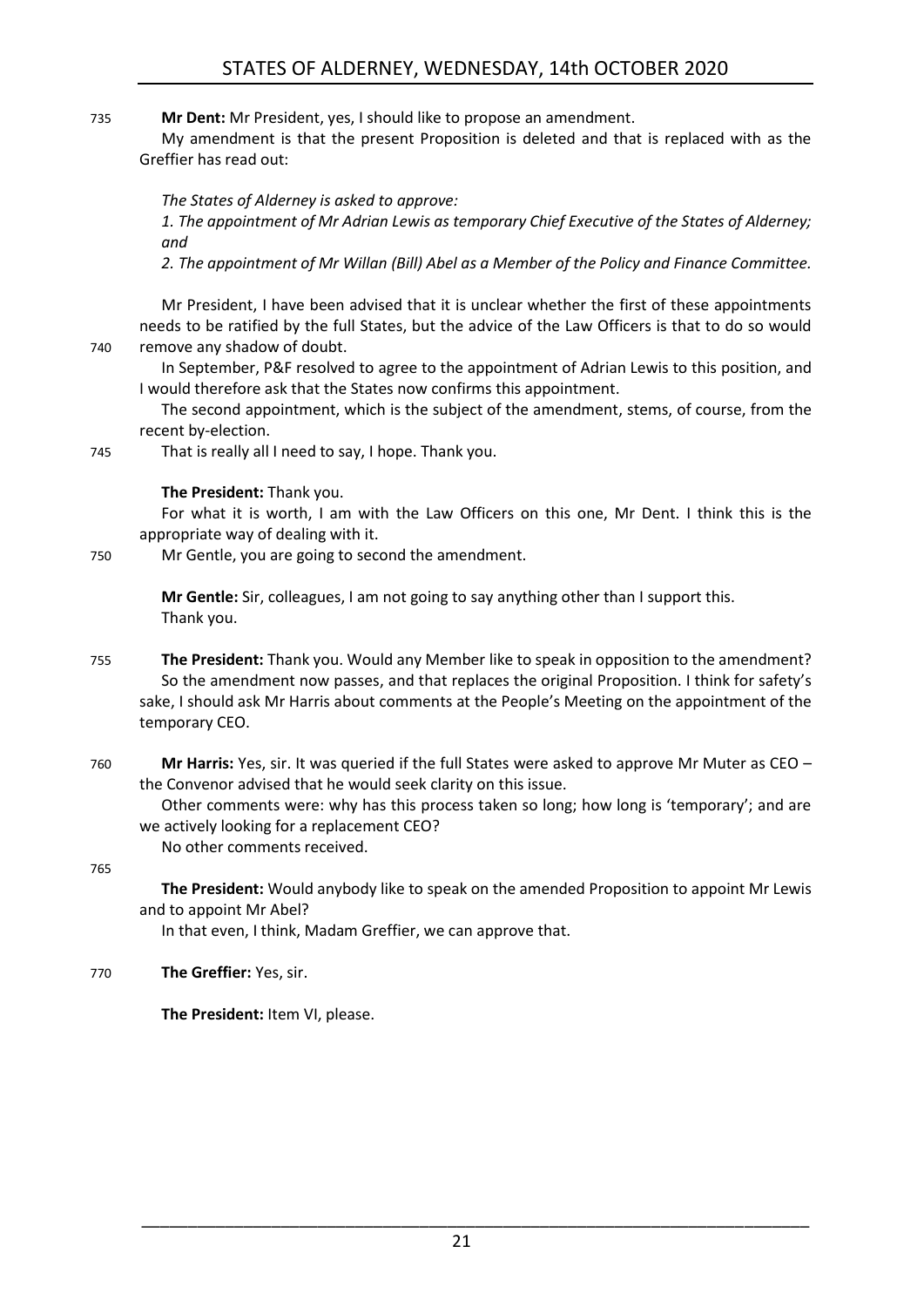#### **VI. Requête – Election of reduced Policy and Finance Committee – Item withdrawn**

<span id="page-21-0"></span>*Item VI.*

*THESE PREMISES CONSIDERED, your Petitioners humbly pray that the States of Alderney maybe pleased to resolve, pursuant to section 49(4) and 50(1) of the Government of Alderney Law, 2004:*

*Whether, after consideration of the Requête dated 1st September 2020 they are of the opinion to direct that:*

*1. The States of Alderney to elect a new Policy and Finance Committee consisting of a Chairman and four Members.*

**The Greffier:** Sir, Item VI is a requête received under section 45(4) of the Government of Alderney Law, 2004, in that four Members of the States signed a Petition to you, sir, in the terms 775 that at their meeting on 14th January 2020 the States resolved under Item VI to appoint all 10 States Members to be members of the Policy and Finance Committee; and that your Petitioners no longer have confidence in a 10-person committee delivering good governance for the people of the Island.

That was signed on 1st September 2020 by Mr Gentle, Mr McKinley, Mr Harris and Ms Burgess.

780

#### **The President:** Thank you.

Mr Harris, any comments at the People's Meeting?

**Mr Harris:** Yes, sir. Mr Gentle advised that this Item has been withdrawn.

785 It was commented that five P&F members should not be making the big decisions for the Island, and that States Members should also declare worldwide interests.

#### **The President:** Thank you.

Mr Gentle, you made it clear at the People's Meeting last week that you proposed to withdraw 790 this requête this evening, so would you like to please propose that it is withdrawn.

#### **Mr Gentle:** Sir, colleagues.

The front page of last Friday's *Alderney Press* stated and I quote:

If the tabling of a requête in the States of Alderney is a rare event, for the proposer to withdraw it from the Billet is surely without precedent.

But here we are. Politicians make decisions. That is why we are elected and sometimes they are 795 unpopular, but we are here to make decisions on behalf of the people. This requête, whilst popular in the idea, is possibly missing something alongside it in tandem.

I believe that there are many pluses to reduce the number of members on P&F to five and removing this from the Billet seems wrong to contemplate, but I hope that those in favour of change will see that pulling this from debate at this point is the only option today.

800 In politics, perception is reality. It is not how things are but how they appear. It is also not personal, and to that end I thank those colleagues who, despite possibly being on the other side of the argument, gave their support and understanding, knowing that this requête was actually brought in the best faith.

We who signed it truly believe that it was brought for the right reasons, but we also believe 805 that, as elected Members in a democratic society, we need to take any and all views of the public on board. Concerns were raised once this Billet was published and it might be that some, all or even none may need acting on; but until we check we will never know.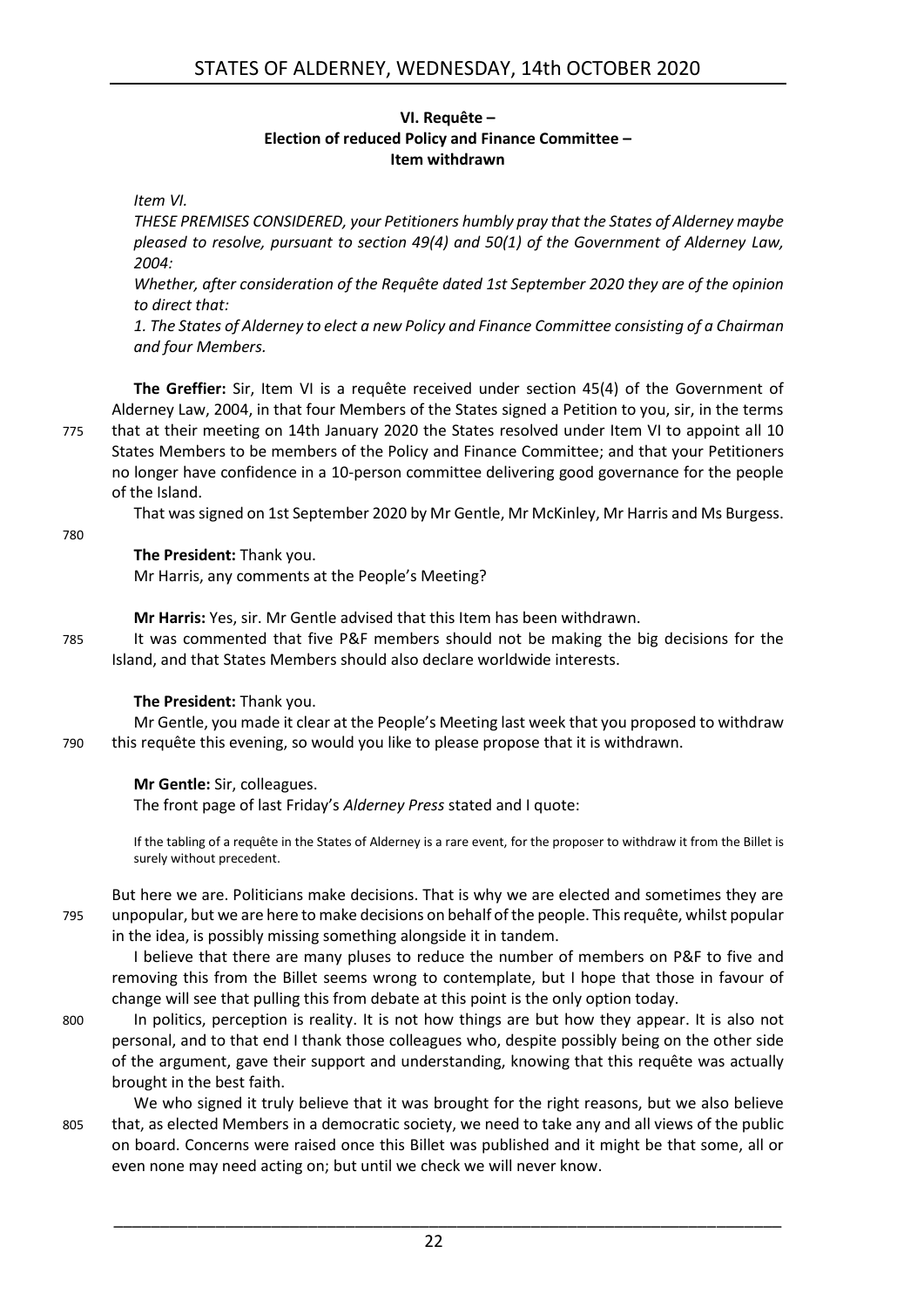#### STATES OF ALDERNEY, WEDNESDAY, 14th OCTOBER 2020

| 810 | The overriding concern is that the P&F mandate needs tidying up. We do not want to be the<br>people seeing something through to discover that we left a gaping hole open that could be<br>exploited by those who have not necessarily got the best interests of the Island at heart of, by<br>which time it will be too late. That scenario does not even bear thinking about.<br>In the spirit of total transparency and good governance practice, we felt that it was wholly<br>wrong to enter into debate in the States with a Member absent. We have to involve all 10 elected<br>Members. |
|-----|------------------------------------------------------------------------------------------------------------------------------------------------------------------------------------------------------------------------------------------------------------------------------------------------------------------------------------------------------------------------------------------------------------------------------------------------------------------------------------------------------------------------------------------------------------------------------------------------|
| 815 | The requête was lodged before we lost our Member, which is something that we could not<br>mitigate for, but if it had been me absent, I might have thought it underhanded to bring this<br>without a full House. Their voice is no less important than any other Member and has a right to<br>be heard.                                                                                                                                                                                                                                                                                        |
| 820 | So let us take this off the table, go away and do the work necessary. Let us mend what is wrong.<br>Let us have a firm, strong Government, inclusive of the people that we are listening to, because<br>the consequence of poor governance is disaster.                                                                                                                                                                                                                                                                                                                                        |
| 825 | Let us get - this is to borrow a word from Mr Snowdon - the safeguards, checks and balances,<br>if necessary in place and get everything right to the satisfaction of the people but, more<br>importantly, for the good of the Island before we go any further. I urge my colleagues to vote to<br>withdraw this.<br>Thank you.                                                                                                                                                                                                                                                                |
|     | The President: Now, Mr McKinley, you were going to second the requête and now I understand<br>you want to second the application to withdraw.                                                                                                                                                                                                                                                                                                                                                                                                                                                  |
| 830 | Mr McKinley: I do, sir, and I reserve my right to speak, if I may.                                                                                                                                                                                                                                                                                                                                                                                                                                                                                                                             |
|     | The President: Thank you very much.                                                                                                                                                                                                                                                                                                                                                                                                                                                                                                                                                            |
| 835 | Mr McKinley: Thank you, sir.                                                                                                                                                                                                                                                                                                                                                                                                                                                                                                                                                                   |
|     | Mr Roberts: Point of order, sir.<br>Should we be discussing the requête, as it has been withdrawn, sir?                                                                                                                                                                                                                                                                                                                                                                                                                                                                                        |
| 840 | The President: It has not been withdrawn. It will be withdrawn when there is a vote of this<br>Assembly.                                                                                                                                                                                                                                                                                                                                                                                                                                                                                       |

**Mr Roberts:** A vote to withdraw it?

845 **The President:** Yes. What I am now going to invite you to do is to treat this like any other Proposition and invite any Member who wants to talk about the requête to now speak. Mr Dent, you wish to speak.

**Mr Dent:** I intend to abstain on this motion.

850 However, I want everyone to heed a warning – a warning given in 2016 by Andrew McDonald, the author of 'Alderney's Choices'.

If I can quote from the preface of his report, he said:

I write as one who has come to have a great affection for the island and its people. I write also as one who fears for Alderney's future. I fear that unless it is willing to undertake radical reforms now, it will not prosper in the years to come.

That report, as you know, came to naught, but Andrew McDonald's point was that economic prosperity was itself contingent on a Government that is able to make policy and then action it,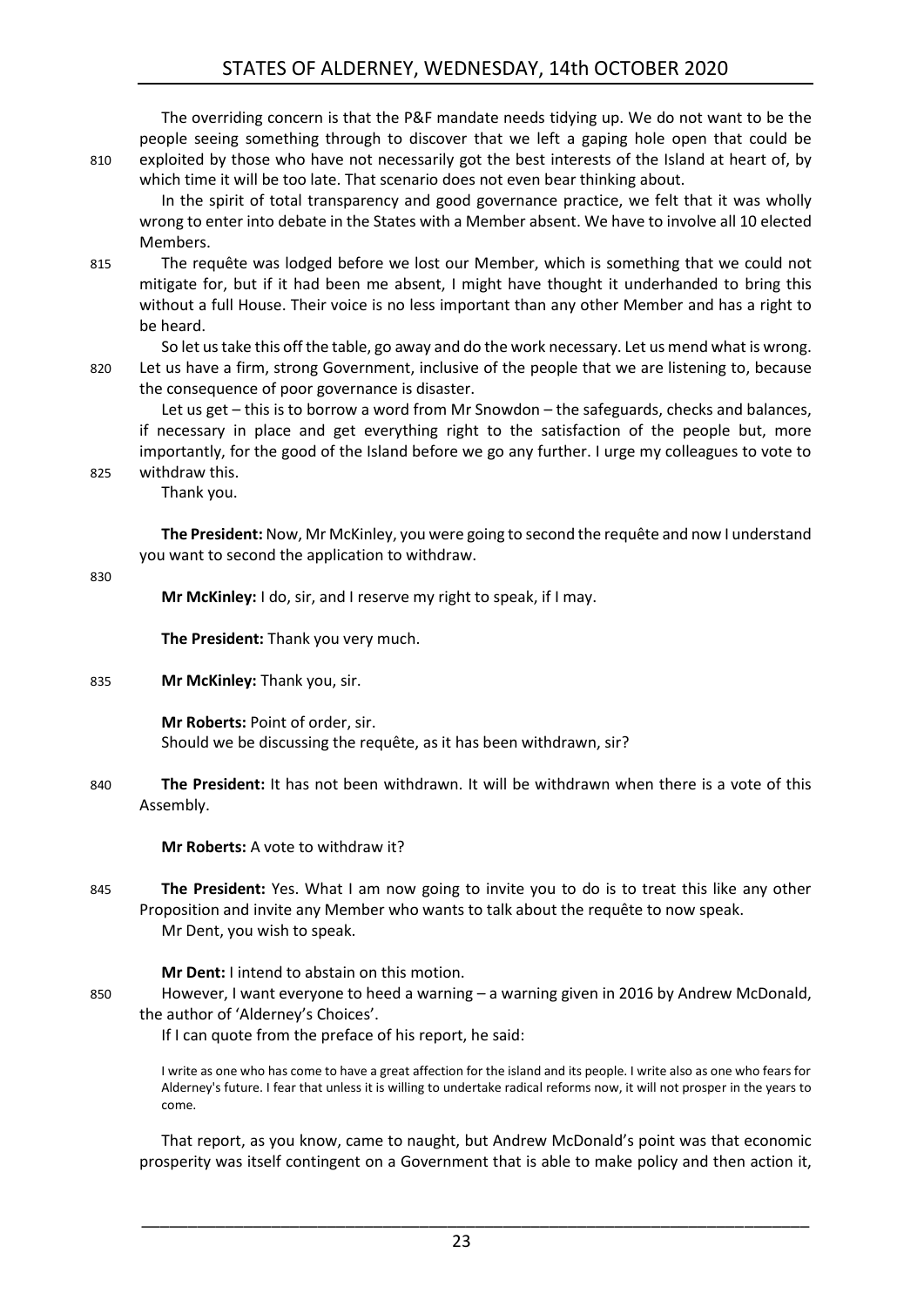855 and that the possibly stochastic dystopian rhythms that occasionally seem to characterise our Government could be our downfall.

In 2017, the Macdonald report was followed by an attempt at more limited reforms within the framework of the 2004 Government of Alderney Law. A report was produced under the chairmanship of our then President, Mr Stuart Trought, public consultation on the reforms that 860 emerged seem to have general public support.

The individual recommendations were debated, first in P&F and then in this Chamber. There appear to be two camps: those who felt the reforms did not go far enough and those who wanted to retain the *status quo.* As a consequence, nothing happened.

In 2018, we had a Good Governance Group that took up the cause for a third time. The focus 865 became the role that citizens' juries and deliberative democracy might play in constructing a new governance model. The initiative fell apart, ironically, I think because P&F felt they were becoming too removed from process.

In 2019, we had another go, with a reconstituted Good Governance Group. This time we got as far as a resolution in this Chamber supporting a move to executive government, but then Covid 870 and the staffing problems within our Civil Service cut things short.

As an interim measure, Mr Gentle and the remnants of the Good Government Group were tonight proposing to try and get back to a five-person P&F Committee. They believed that transparency and scrutiny were suffering. I think they were also recognising that too much time was wasted on revisiting matters already discussed and they were recognising the need to have 875 more time for focused discussion on real issues. I commend them for their thinking.

This evening I should only speak for myself and as someone who has chaired P&F meetings for the last four years, I want to make it clear that Alderney needs a Government with a common vision. It needs a Government with policies on everything from connectivity through economic development and on to health, education and the environment. Most of all, I think Alderney needs 880 a Government that can make decisions.

When I say this, we do not need 10 people to decide how much hand cleanser we buy. In fact we do not need 10 people to decide many of the things that come before P&F. But we *should* have 10 people making important policy decisions. We need to recognise the different roles of P&F and the States. Recently it has become blurred and those who say that P&F is the States *in camera*, I 885 agree! I have said this many times.

I want to remind you that the first line of the P&F mandate is to formulate and make recommendations to the States are all policy matters. P&F only act in line with any remit it receives from the full States. Policy made solely within the confines of P&F simply is not policy.

Mr Snowdon, commenting on present procedures, said on Radio Guernsey yesterday that the 890 Committee could enter into option agreements, it could deliver exclusive rights for the Tourgis development or a marina project without any public scrutiny. He also said, Policy and Finance has these major deals and resolutions behind closed doors and then it is private and confidential and the public do not know anything about it.

Mr President, colleagues, P&F could only do these things if the full States granted it those 895 powers –

**Mr Snowdon:** Point of order.

**The President:** Mr Snowdon.

900

**Mr Snowdon:** Sir, that has happened with P&F in the past, and option agreements have been entered into behind closed doors, so I think your point is not correct, and I am happy to back that up at a later time. Thank you.

 $905$ 

**The President:** Thank you.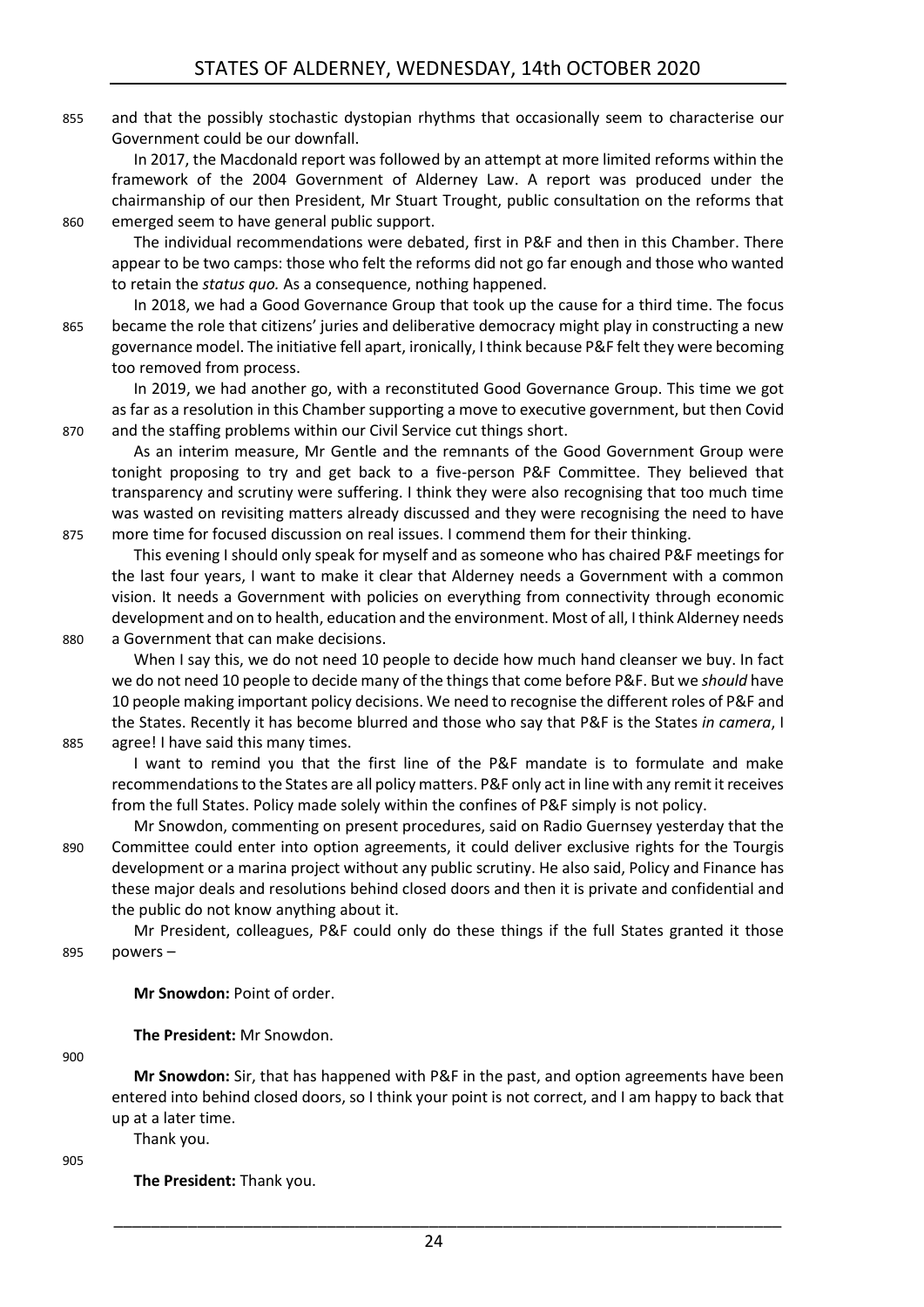**Mr Dent:** Thank you. I still believe that P&F can only do these things if the full States grants it those powers. But what I remember is P&F urging *not* to ignore the consultations Mr Snowdon thinks so necessary.

910 Colleagues, P&F is the place for business that has some element of confidentiality and where Members should be able to express opinions and ideas in private. In many ways, it should be a think tank – our equivalent of Cabinet.

Before I sit down, a few possibly hard truths. We are far too often frightened to make decisions. We have to be prepared to compromise. We cannot scupper whole plans simply because there 915 are elements in the plan that we personally would have different. We have to learn to trust each other more, and we have to learn that sometimes we need to take baby steps before we run. The Chinese say that a journey of a thousand miles begins with a single step. I wish Mr Gentle well; I will support him in any way that I can. He wants to get it right, and that is good, but I am in many ways sad that this motion is going no further tonight.

- 920 I know that there are one or two of you here tonight who are openly against reform, and I respect you. It is clear where you stand. There are also one or two who sometimes appear to pay lip service to reform but argue repeatedly on all sorts of issues, not just this one, that it is not the right time or we need to know more, or that we have not consulted *x* or *y*. Sometimes I fear it will never be the right time – we will never know enough, and there will always be someone who has
- 925 not been consulted. If we are to survive, we are going to have to take that first step in the journey of a thousand miles.

Please let this be the last time we kick the can. Thank you.

930 **The President:** Thank you very much indeed. Now, Ms Burgess.

**Ms Burgess:** Thank you, Mr President, fellow States Members.

The reason why I want to get up and say something is because, of course, I was one of the 935 people who signed this requête; but I am also going to say why I am in favour of having the requête pulled.

The reason why I signed the requête: I just wanted this conversation to start. Actually, reform is clearly needed. So when I was asked to sign the requête, I agreed in a way to start this process.

I do, however, recognise that it has to be done properly, and that is why I support it being 940 pulled. Being new to the process, I had thought an amendment could also be attached to address much-needed safeguards and details. However, that was not really possible and it feels too rushed to be thorough enough, so I do think it has to be pulled.

Also, the time is not great, as Mr Gentle mentioned as well, because I think it has to have the full States Members present, and we have a Member absent.

945 In reality, I would like to see this come from the Good Governance Group. Seeing it reformed in early 2019 made me hopeful that we would come to see some things happening. Personally, I think working groups are an effective way to get the proper advice and support needed to bring items to committee to start the discussions. I have newly joined the Good Governance Group, and I look forward to moving forward with this.

950 I did raise concerns and tried to speak to some of my colleagues about needing more detail work, especially safeguards, as although change is needed, it has to be thoroughly considered for it to be totally effective, and it does have to have public consultation.

I appreciate that Mr Gentle listened to the concerns around him. We do need to see what the objectives are and how it would work and have clear direction. I just do not want this to fail in the 955 long term.

Mr Dent has said that there has to be trust, but that trust must be built first. Making sure any reduction in Policy and Finance Committee is important but other States Members do have to have a strong feeling and strong purpose for it to actually work, and be able to question any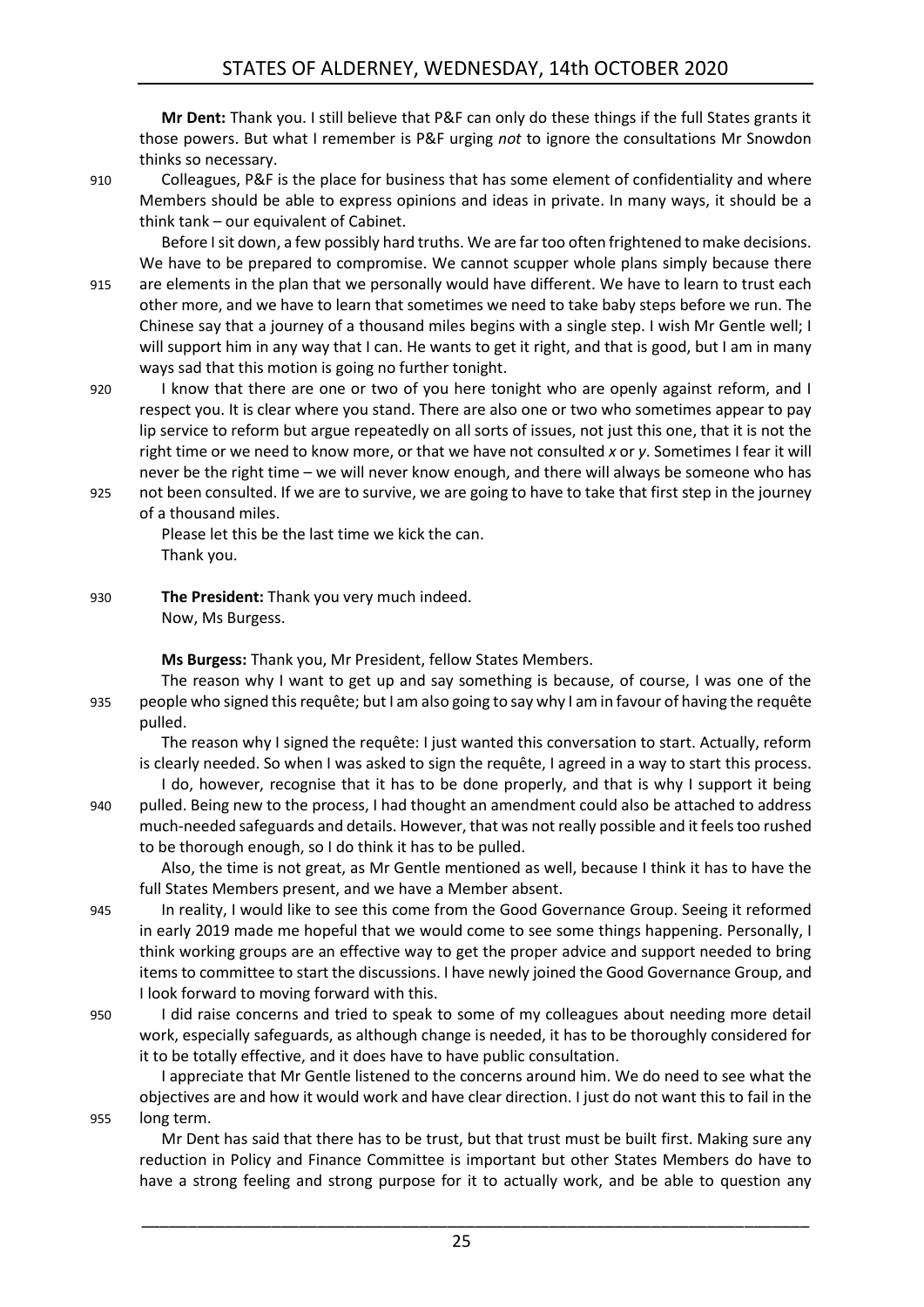decisions that are felt to be wrong. It is all very well talking about scrutiny, but we need to know 960 what can be done effectively. I do not want anybody to have a sense of sitting on the side-lines feeling powerless, because in the long run that is not going to work for this. I would hate to see any kind of reform being jeopardised because it has not had enough checks done.

This cannot come from just one person. It has to come from everybody, and everybody needs to have their input for this to work.

965 So for these reasons I have supported the requête, but I also support the decision for it to be pulled.

**The President:** Thank you.

Would anyone else like to speak? Mr Harris.

970

**Mr Harris:** Mr President, fellow States Members.

I do not want to repeat the words of Ms Burgess or Mr Gentle, so I am going to keep it a lot briefer than they have. I believe in change and reform. The public want change and reform. But we must do it properly and, even more importantly, with the input of the public. 975 Sir, thank you.

**The President:** Thank you. Mr Snowdon.

#### 980 **Mr Snowdon:** Thank you, President.

I think we should thank Mr Gentle, Mr Harris, Ms Burgess and Mr McKinley for actually having this debate, which I thought was pulled, but I think it is very good that we are having this debate about this Item. I think that Mr Gentle showed that he has listened to the public and concerns from States Members. I think that is actually a very good process, that it has not actually been 985 pushed through without safeguards.

Going back to the points that Mr Dent was making, P&F have entered into option agreements. I am not saying the current P&F have, but there have been in the past option agreements signed. It has entered into talks over Tourgis developments, with … I am not quite sure if we did send a letter of comfort. You know better than me, but with letters of comfort being requested from 990 P&F.

We just went into the marina project with exclusive rights for 18 months. I am not saying there is anything wrong with that, but I am just trying to say that a lot of this stuff happens at P&F behind closed doors. Then it is commercially sensitive, so it is then private and confidential. So I think, with regard to what the Members were doing with the requête, it is getting this item debated. I 995 think you do need five States Members, or even fewer; however, you have got to move the power or you have to come up with some options here – and there needs to be a bit more professional advice about what we are actually doing with this.

You either remove the power from P&F, so you actually get a lot more in this Chamber debated, rather than probably 80% of stuff never actually coming into this Chamber; or you start up a 1000 Scrutiny Committee, which has some powers, so you do not want the Scrutiny Committee coming back in six months' time saying, 'P&F, you shouldn't have actually signed that or gone into that' – it needs to have some teeth; or you basically open the doors to P&F. But there is some sort of model that needs to be done.

I am glad they have raised this Item tonight with the requête and in the public domain, but I 1005 think we have got to be very careful that the safeguards are in place and you take the public on the journey with you and you get the buy-in from States Members.

I really have sympathy with Mr Gentle with this, because he has really been trying, but I think there needs to be a little bit of professional guidance from somewhere. I think that, unfortunately, because of issues with the States at the moment, there have not been the resources available, but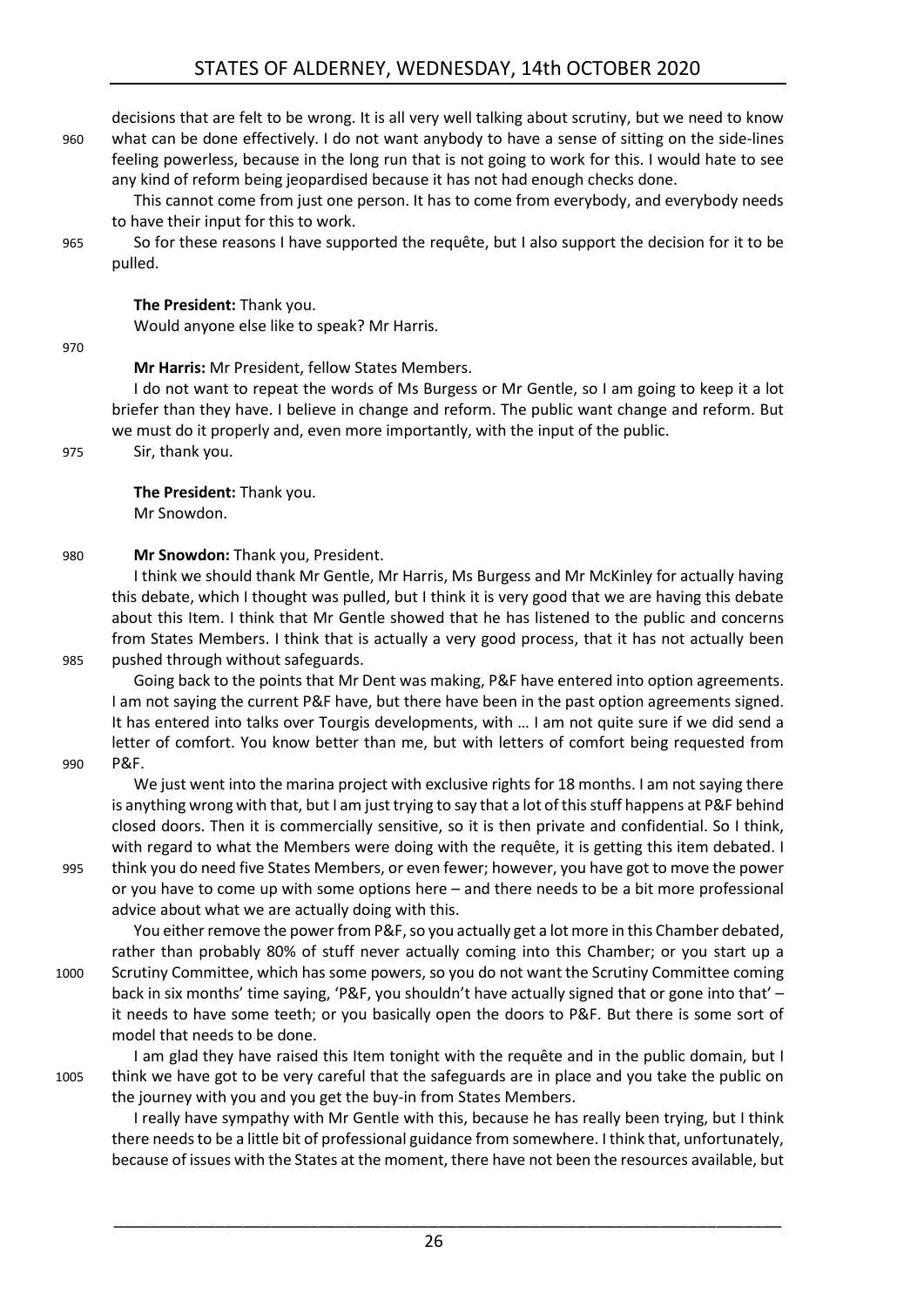1010 hopefully, resources will be made available for a bit more professional guidance about how to deliver this, with the safeguards and what is needed.

So hopefully we will see something coming back in the near future about reform and the way forward that we move. But it is not just about P&F. I know you all work very hard on the General Services Committee, but six Members on the General Services Committee … I do not need to quote

- 1015 anyone, but in a debate some time ago there was mention, maybe before a debate, 'Well, don't worry Alex, we are going to win this one because we have six Members.' So then I think, if you think about the debate in the Chamber, that leaves four Members who are not on the General Services Committee that could basically try and say anything, but if you have got the other Members that know that they are going to vote a certain way because they have been involved in
- 1020 the process, then that is a breakdown for this Chamber as well, so I think there needs to be a review of the whole governance of Alderney. It is just unfortunate we have had so many Good Governance Groups, that I know myself and the President were on, with Mr Dent as well, and Mr Eggleston who has very much been on a lot of them and well done to him. But we need to start making some progress.
- 1025 I think we need to go back to buy-in with the public. I have a feeling that at the moment there is a bit of 'them and us', when we are members of the public that are elected to represent the public. So I think instead of the 'them and us' there need to be more working relationships with the public, more interactions with the public and stakeholders and people who may be specialists in different areas actually coming together. This is not about them and us. It is all about trying to 1030 get the best for the Island as we move forward.

This good governance stuff is really important. It is not just about P&F. P&F does need to be sorted out, we have got to have those safeguards in place, but it is looking at the whole picture about how we engage with the public and come up with the right policies which are going to help this Island moving forward.

1035 I go back to the people who signed the requête and have withdrawn it after listening to the public. Well done. It is actually quite a hard task to get here. Well done on bringing it and well done on listening. I really do mean that.

I look forward to further engagement. You have started the conversation, which is good. Let us see where we can get to next.

1040 Thank you.

**The President:** Thank you. Mr Jean.

- 1045 **Mr Jean:** From my point of view, you have done the right thing withdrawing the requête tonight. There are other ways of dealing with this. Once the power for a place was given on P&F to every Member of the States of Alderney, it becomes a much harder thing to suddenly decide you are going to disenfranchise five, possibly six of them. How do you keep them in the loop?
- Why worry about a 10-member P&F Committee, when what should really be happening is 1050 more stuff, more of the items that we deal with in P&F – which, let's face it, draw some pretty interesting debate and some pretty strong feeling. Kick them upstairs, put them on the Billet. Put those items on the Billet – more and more of them – and have your proper debates and your decisions made more up here, where the public can contribute at the People's Meeting. Alex was quite right –

1055

**The President:** 'Mr Snowdon'.

**Mr Jean:** Mr Snowdon – I am very sorry, I do apologise. Mr Snowdon is quite right in what he said.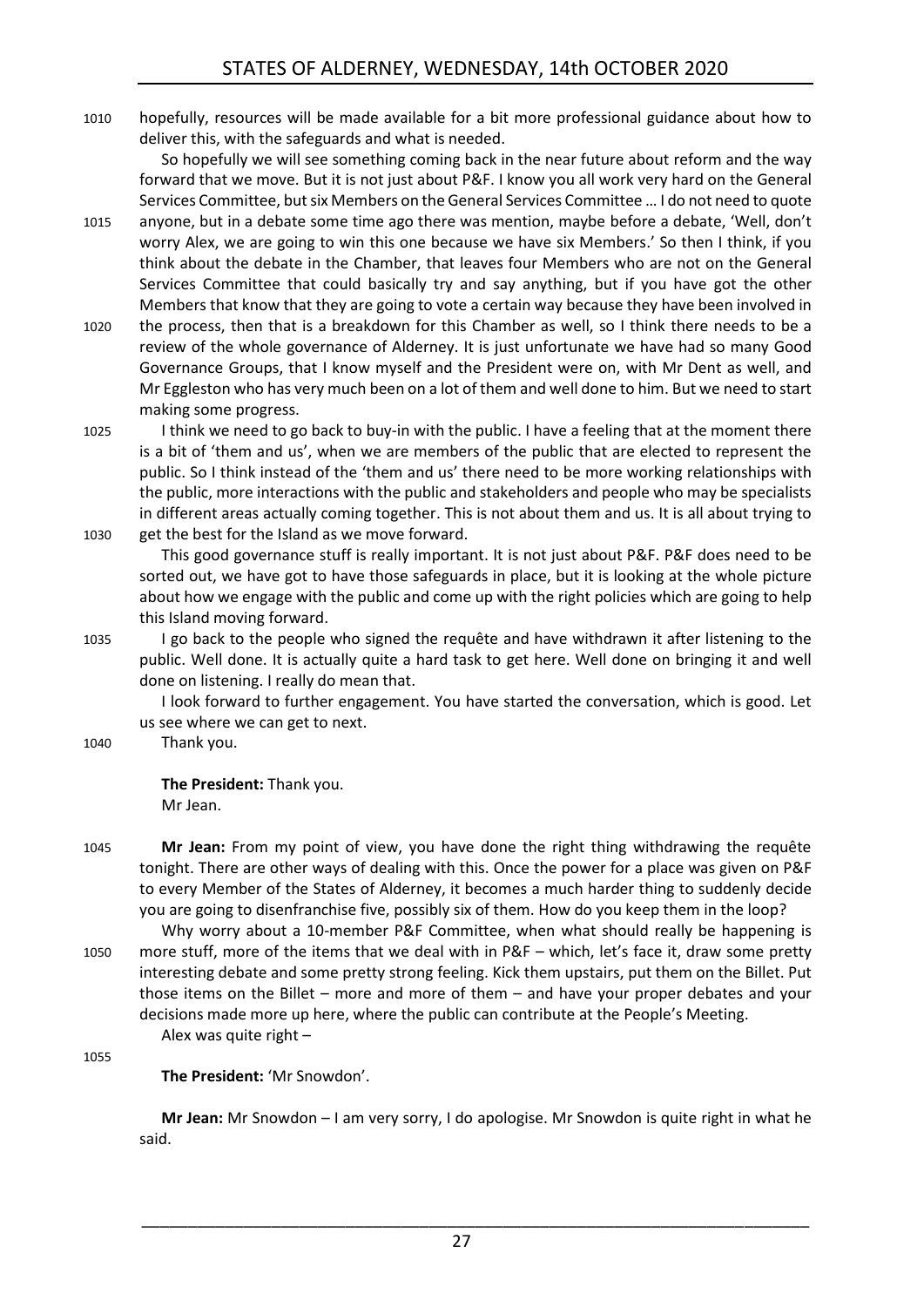1060 My view is that having given that power, it is very difficult to disenfranchise possibly the five or six Members of the States. The way to deal with the problem is to bring more of the items upstairs onto the Billet, where they can be debated here.

My problem with the situation is that one would always look at anybody signing a requête and say, 'Well, they're going to be the people who are going to be the new Members of P&F.' Those 1065 Members who have not signed the requête and have not even heard a word about the requête or been invited to sign it, suddenly realise that they are going to be out in the cold. Somehow you have got to get over that, and that is not easy.

Having given to the 10, you have got a problem.

1070 **The President:** Thank you, Mr Jean. Mr McKinley.

**Mr McKinley:** Thank you, sir.

I am not going to go into a long discussion on this, or long expression of interest in this, because 1075 a lot of what I want to say has already been said.

I congratulate Mr Dent on his statement and what he said – entirely right – and I fully support this requête. I also at the same time have to support its withdrawal for the moment.

Mr Gentle has done a tremendous amount of work on this. He has worked hard since mid-August. Indeed, if you remember Mr David Earl as a States Member and a member of the Good 1080 Governance Group, I was a member of the Good Governance Group and still am. So was Mr Gentle at that time.

In mid-August, we had two Members missing – one of them Mr Earl and the other of course was Mr Muter. Since then we have not been able to make very much progress.

- I very much hope that in the New Year, the Good Governance Group will be reformed to its 1085 normal size and will start working once again in the interests of not just the States, but the interests of the Island and of the population. I do believe that Mr Gentle has done so much work and spent so many hours and sleepless nights on this – I know that for a fact. I know that he has sought legal advice on several occasions. It was only finally when he got legal advice that he brought this to the Sates, or proposed bringing this to the States today.
- 1090 Unfortunately, other legal advice and some of the things that have happened since then have forced him really to withdraw it, but he is not cancelling it completely. This requête will be raised again in the New Year under the new States, when all 10 States Members will have a chance to think about it and to talk about it. Why do we have 10 Members on what is in fact a cabinet? We have 10 Members of the full States and 10 members of the cabinet.
- 1095 If you look down the road at Guernsey, they have 40 Members for a population of about 65,000, which includes us, and of course two of those Members are our own people; and they have the Policy & Resources Committee which is, in effect, their cabinet. We have 10 Members for 2,000 of the population. Should we be reducing the size of the entire States from 10 to slightly lower?
- 1100 I think all of this needs to be looked at when the new Committee forms in the New Year. I hope very much that I will be on that Committee. I hope also that Mr Gentle will be on it and I hope that we will be able to move forward in the way that we had intended.

It is with great regret that I second this proposal to withdraw it, but I do so in the interests of more public consultation and another way ahead.

1105 Thank you very much, sir.

**The President:** Thank you. Would anybody else like to speak? Would you like to exercise your right of reply, Mr Gentle?

1110 **Mr Gentle:** Sir, colleagues, thank you. I have been making some notes as we have gone, so it will be a bit scattergun.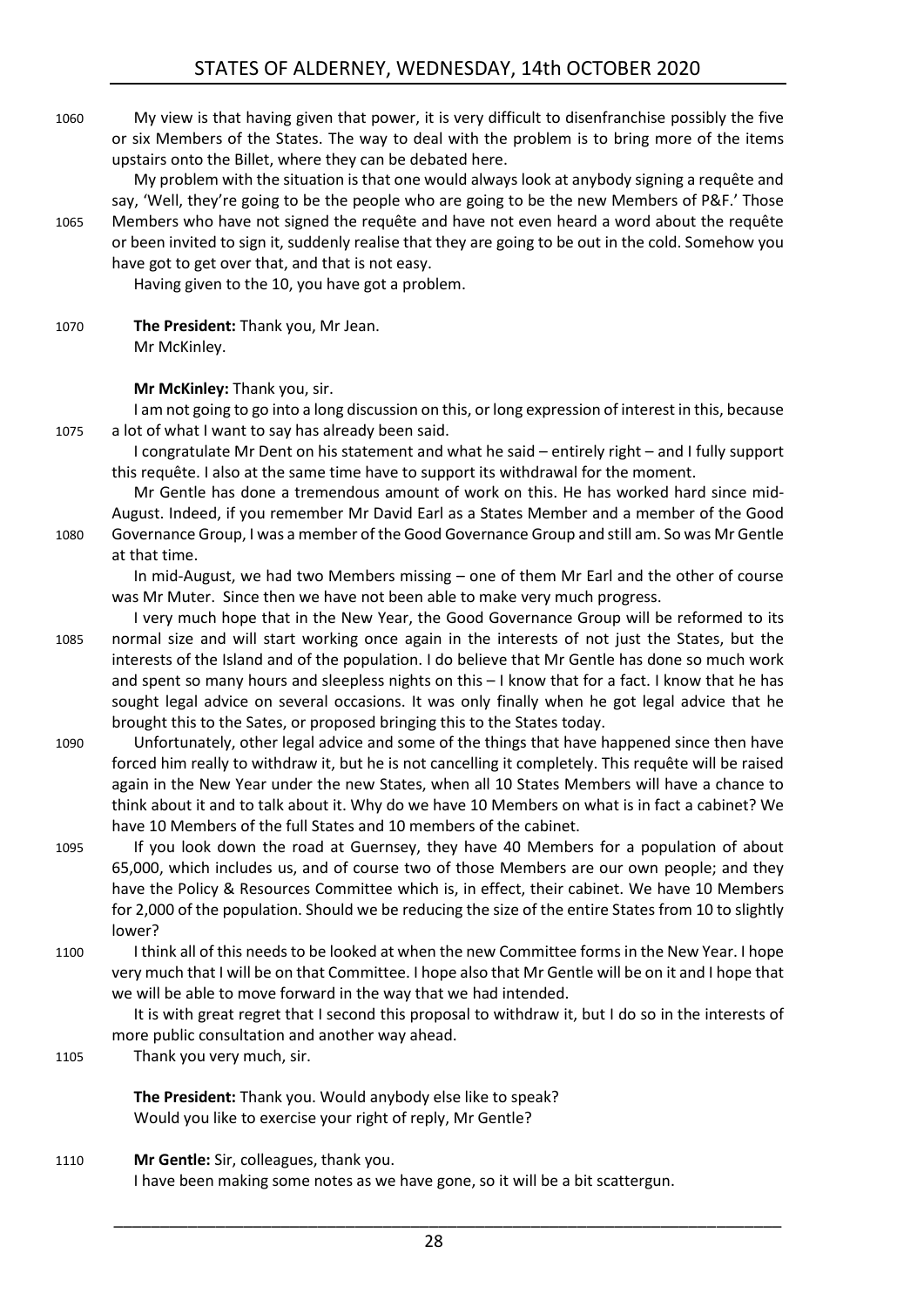If the requête being lodged has no other result in the short term than to alert people to the fact that we are listening and we sincerely want change then – I cannot speak for the other people who signed, but I will take that as a small win for now.

1115 Mr Dent said in his closing remarks, 'frightened to compromise'. I take this as a compromise, but at the same time I thank you because you are very good at making sure things end up in here from Policy & Finance.

Ms Burgess mentioned about a process starting: yes, thank you. That was the aim.

The Good Governance Group, as we have heard, has suffered various problems which, when 1120 put together, basically put it in furlough for the last six months.

Just to pick up on something Mr Jean said, two of the four signatories were not going to be in the new gang – at least two of the four.

**The President:** Possibly.

1125

**Mr Jean:** On a point of correction, sir.

**The President:** Yes, please.

1130 **Mr Jean:** That absolutely *illuminates* the point that I was making: *already decided*. *(Laughter)*

**The President:** Thank you.

**Mr Gentle:** And the point I am making is that I *wouldn't* have been on there!

1135 Mr McKinley, this will not be raised as a requête again – I promise you. This will go through Policy & Finance or whatever it needs, but I am not going through this again. (**Mr McKinley:** No …) And I am not taking you with me either. (**Mr McKinley:** Oh, thanks!) *(Laughter)* I will walk with you but that is it!

In closing, sir, I have said enough – I think we have all said enough. Thank you.

1140

#### **The President:** I would like to say something actually.

Firstly, for people who do not know what a requête is, it is a way in which a matter can be brought before this Chamber for debate with a resolution which has not been through the Committee system. So there has been no debate had in the Committees. It is brought here; it is 1145 brought by four people, and the other six Members may not know anything about it until it has

been issued. So that was the course that Mr Gentle chose to take and whilst he may regard this as a small success, I would just gently remind those Members who sought to bring this to reflect upon the amount of time and resource that this has taken up with the Civil Service, with the Law Officers and with my Office. It should not be thought that bringing a requête should simply be a 1150 way of engaging in a conversation. A requête is brought for a specific purpose with a specific

resolution.

So finally, I would just like to say that if this matter is going to come back before the States for debate with a resolution, then perhaps those matters which have caused it to be withdrawn, probably, this evening need to be addressed before it gets into this Chamber. So if I can use the 1155 words of Boris Johnson, please make sure that when it comes back it is 'oven-ready'.

Could we now please, Madam Greffier, move to a vote.

**The Greffier:** Just to be certain, sir, so there is no confusion, this is a vote to withdraw the requête?

1160

**The President:** It is.

**The Greffier:** Thank you.